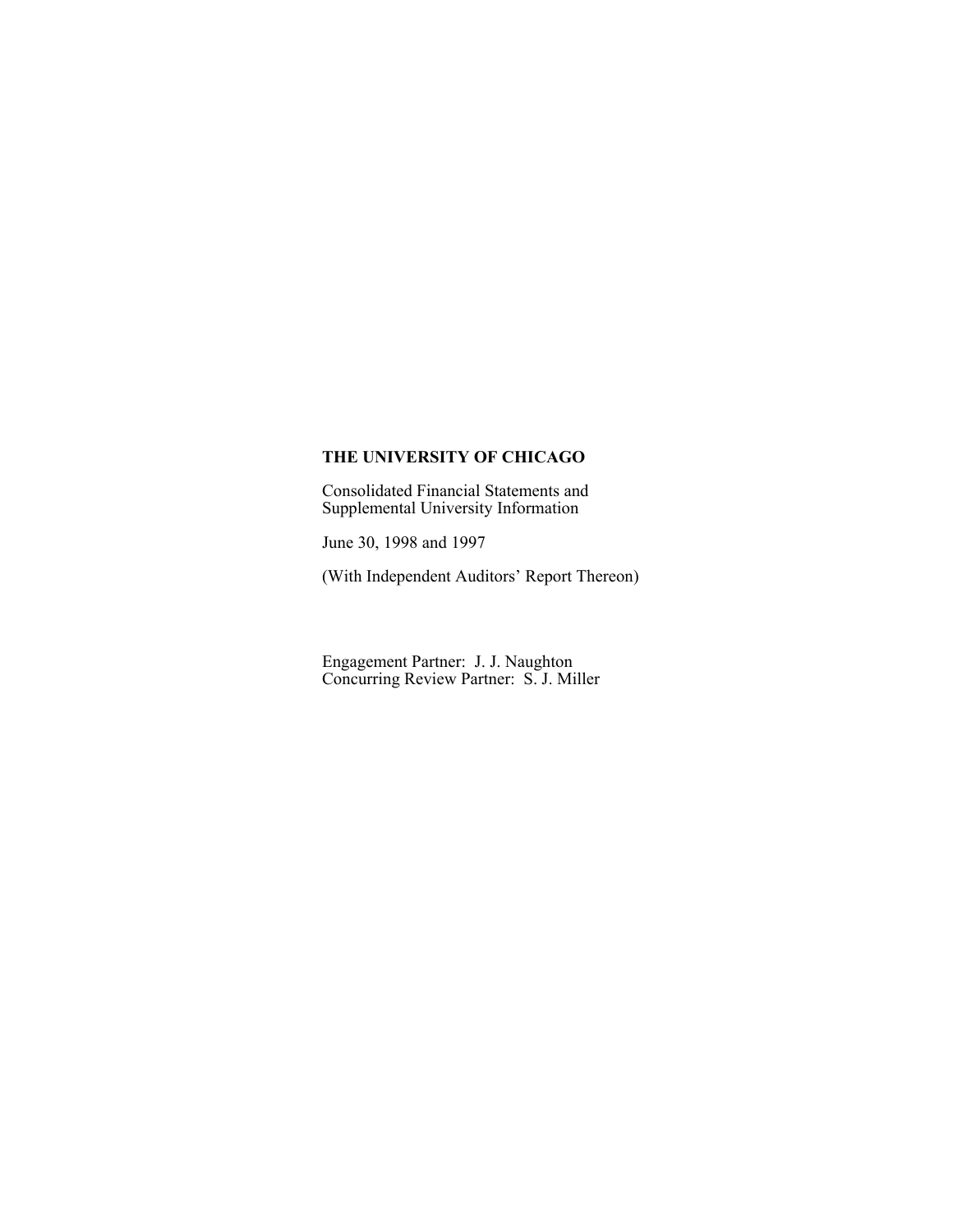Consolidated Statements of Activities

Years ended June 30, 1998 and 1997

(in thousands of dollars)

|                                                                                                                                                                                                                                       |                                                                                  | 1998                                                   |                                                                                     | 1997                                                                               |
|---------------------------------------------------------------------------------------------------------------------------------------------------------------------------------------------------------------------------------------|----------------------------------------------------------------------------------|--------------------------------------------------------|-------------------------------------------------------------------------------------|------------------------------------------------------------------------------------|
|                                                                                                                                                                                                                                       | University                                                                       | <b>Hospitals</b>                                       | Consolidated                                                                        | Consolidated                                                                       |
| Changes in unrestricted net assets:<br>Operating:<br>Revenues:                                                                                                                                                                        |                                                                                  |                                                        |                                                                                     |                                                                                    |
| \$<br>Tuition and fees $-$ gross<br>Less:                                                                                                                                                                                             | 253,005                                                                          |                                                        | 253,005                                                                             | 239,771                                                                            |
| Undergraduate student aid<br>Graduate student aid                                                                                                                                                                                     | (32, 554)<br>(70, 484)                                                           |                                                        | (32, 554)<br>(70, 484)                                                              | (29, 622)<br>(71, 654)                                                             |
| Tuition and fees – net                                                                                                                                                                                                                | 149,967                                                                          |                                                        | 149,967                                                                             | 138,495                                                                            |
| Government grants and contracts<br>Private gifts, grants, and contracts<br>Endowment payout<br>Earnings on other investments<br>Patient care<br>Auxiliaries<br>Other income<br>Total operating revenues<br>Expenses:<br>Compensation: | 167,430<br>79,740<br>71,583<br>12,808<br>121,633<br>115,827<br>70,030<br>789,018 | 496<br>3,306<br>33,963<br>583,051<br>78,668<br>699,484 | 167,430<br>80,236<br>74,889<br>46,771<br>704,684<br>115,827<br>148,698<br>1,488,502 | 160,347<br>67,365<br>68,829<br>25,250<br>707,005<br>111,103<br>98,528<br>1,376,922 |
| Academic salaries<br><b>Staff salaries</b><br><b>Benefits</b>                                                                                                                                                                         | 232,808<br>181,121<br>80,423                                                     | 304,138<br>61,487                                      | 232,808<br>485,259<br>141,910                                                       | 219,688<br>430,556<br>133,953                                                      |
| Total compensation                                                                                                                                                                                                                    | 494,352                                                                          | 365,625                                                | 859,977                                                                             | 784,197                                                                            |
| Other operating expenses:<br>Utilities, alterations, and repairs<br>Depreciation<br>Interest<br>Supplies and services<br>Insurance                                                                                                    | 22,713<br>39,769<br>14,879<br>196,099<br>7,566                                   | 8,509<br>40,447<br>16,285<br>266,150<br>6,852          | 31,222<br>80,216<br>31,164<br>462,249<br>14,418                                     | 32,028<br>73,574<br>27,256<br>400,632<br>20,758                                    |
| Total other operating expenses                                                                                                                                                                                                        | 281,026                                                                          | 338,243                                                | 619,269                                                                             | 554,248                                                                            |
| Total operating expenses                                                                                                                                                                                                              | 775,378                                                                          | 703,868                                                | 1,479,246                                                                           | 1,338,445                                                                          |
| \$<br>Excess (deficiency) of operating revenues over expenses                                                                                                                                                                         | 13,640                                                                           | (4, 384)                                               | 9,256                                                                               | 38,477                                                                             |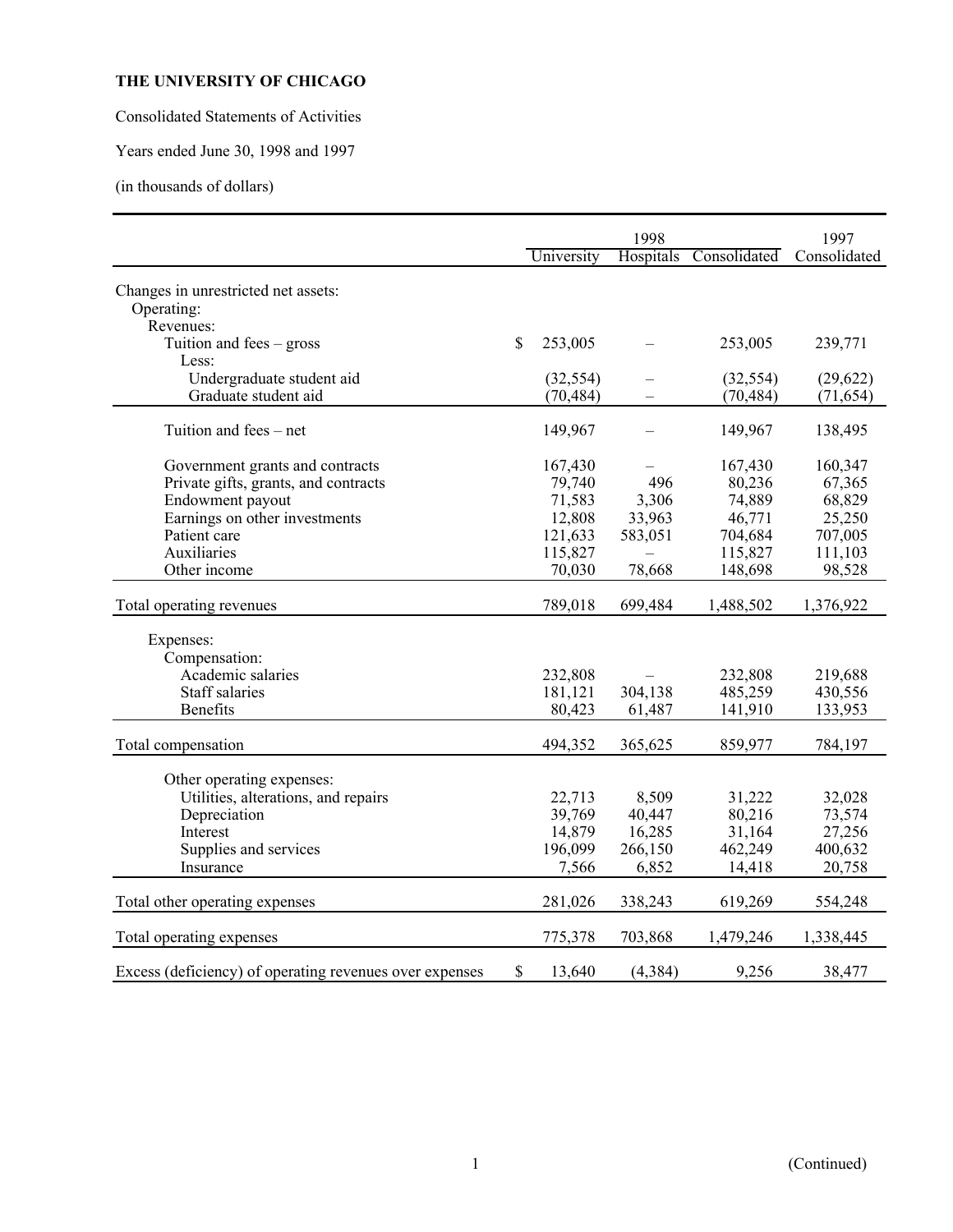Consolidated Statements of Activities, Continued

(in thousands of dollars)

|                                                                                                                        |                                        | 1998               |                                    | 1997                              |
|------------------------------------------------------------------------------------------------------------------------|----------------------------------------|--------------------|------------------------------------|-----------------------------------|
|                                                                                                                        | University                             | Hospitals          | Consolidated                       | Consolidated                      |
| Changes in unrestricted net assets:<br>(continued from page 1)                                                         |                                        |                    |                                    |                                   |
| Nonoperating:<br>Private gifts and grants for buildings and equipment<br>Endowment payout<br>Investment gains<br>Other | \$<br>6,653<br>96<br>262,784<br>14,104 | 17,583<br>(19,008) | 6,653<br>96<br>280,367<br>(4,904)  | 3,472<br>132<br>333,761<br>22,908 |
| Change in unrestricted net assets from<br>nonoperating activities                                                      | 283,637                                | (1, 425)           | 282,212                            | 360,273                           |
| Increase (decrease) in unrestricted net assets                                                                         | 297,277                                | (5,809)            | 291,468                            | 398,750                           |
| Changes in temporarily restricted net assets:<br>Private gifts<br>Endowment payout<br>Investment gains<br>Other        | 13,173<br>57<br>2,122<br>(14, 737)     | 2,188<br>(1,018)   | 15,361<br>57<br>2,122<br>(15,755)  | 14,298<br>2,273<br>(49, 240)      |
| Increase (decrease) in temporarily<br>restricted net assets                                                            | 615                                    | 1,170              | 1,785                              | (32,669)                          |
| Changes in permanently restricted net assets:<br>Private gifts<br>Endowment payout<br>Investment gains<br>Other        | 33,191<br>1,025<br>13,870<br>(528)     | 2,311              | 35,502<br>1,025<br>13,870<br>(528) | 39,415<br>921<br>11,305<br>21,031 |
| Increase in permanently restricted net assets                                                                          | 47,558                                 | 2,311              | 49,869                             | 72,672                            |
| Increase (decrease) in net assets                                                                                      | 345,450                                | (2,328)            | 343,122                            | 438,753                           |
| Net assets at beginning of year                                                                                        | 2,507,008                              | 428,534            | 2,935,542                          | 2,496,789                         |
| Net assets at end of year                                                                                              | \$2,852,458                            | 426,206            | 3,278,664                          | 2,935,542                         |

See accompanying notes to consolidated financial statements.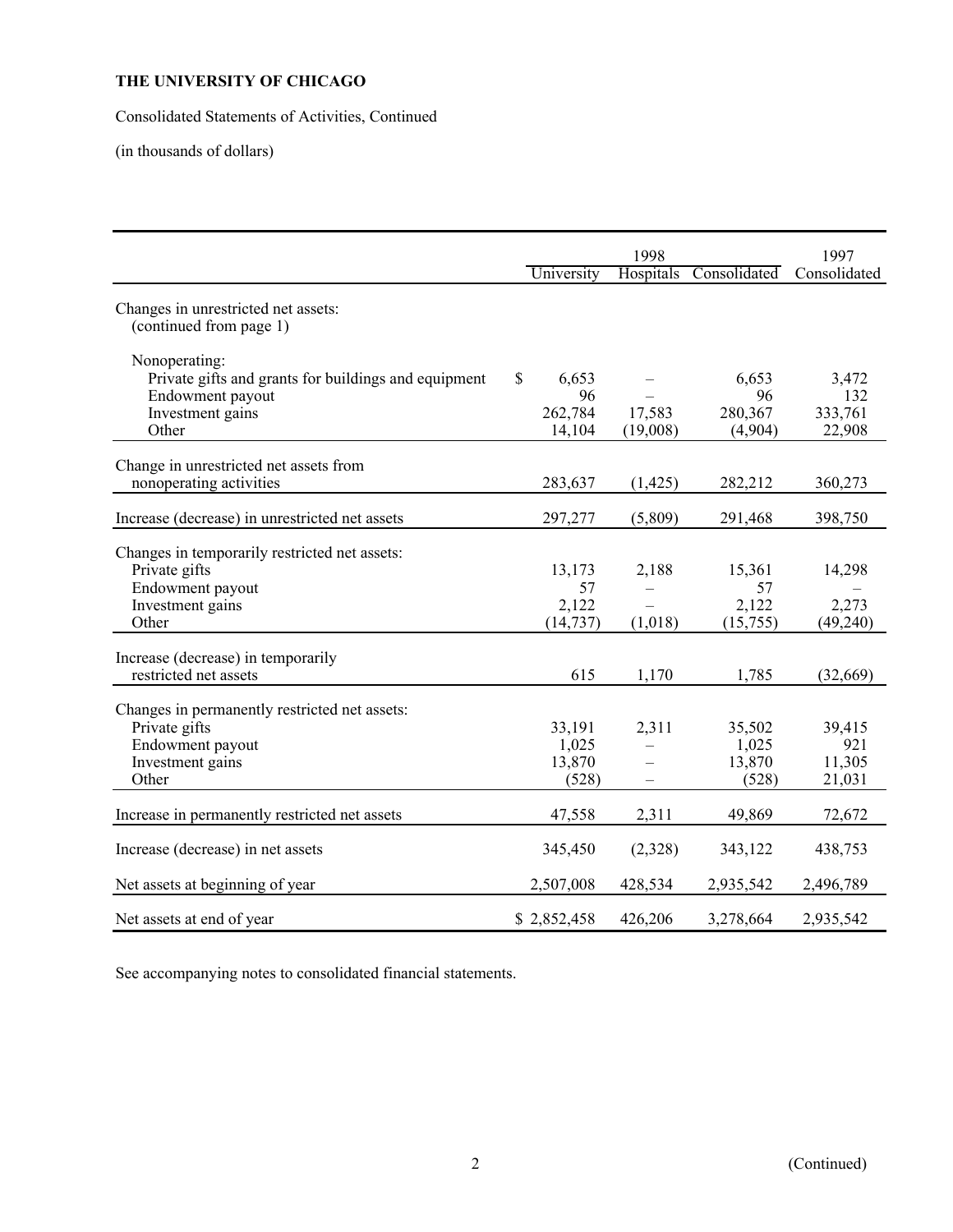Consolidated Balance Sheets

June 30, 1998 and 1997

(in thousands of dollars)

| <b>Assets</b>                                                                                                                                                                                                     | University                                                 | 1998<br>Hospitals                   | Consolidated                                                | 1997<br>Consolidated                                        |
|-------------------------------------------------------------------------------------------------------------------------------------------------------------------------------------------------------------------|------------------------------------------------------------|-------------------------------------|-------------------------------------------------------------|-------------------------------------------------------------|
| Cash and cash equivalents<br>Notes and accounts receivable<br>Inventories<br>Prepaid expenses and other assets                                                                                                    | \$<br>93,939<br>166,980<br>9,157<br>68,627                 | 24,951<br>73,913<br>6,205<br>80,775 | 118,890<br>240,893<br>15,362<br>149,402                     | 137,849<br>215,882<br>15,068<br>129,580                     |
| Pledges receivable<br>Investments, at market<br>Land, buildings, equipment, and books                                                                                                                             | 36,207<br>2,635,261<br>498,347                             | 2,510<br>372,115<br>377,675         | 38,717<br>3,007,376<br>876,022                              | 39,775<br>2,628,525<br>846,421                              |
| Total assets                                                                                                                                                                                                      | \$3,508,518                                                | 938,144                             | 4,446,662                                                   | 4,013,100                                                   |
| <b>Liabilities and Net Assets</b>                                                                                                                                                                                 |                                                            |                                     |                                                             |                                                             |
| Liabilities:<br>Accounts payable and accrued expenses<br>Deferred revenue<br>Assets held in custody for others<br>Self-insurance liability<br>Notes and bonds payable<br>Refundable U.S. government student loans | 101,112<br>59,445<br>48,462<br>97,020<br>313,972<br>36,049 | 234,250<br>14,941<br>262,747        | 335,362<br>59,445<br>48,462<br>111,961<br>576,719<br>36,049 | 293,791<br>49,595<br>48,003<br>103,679<br>547,110<br>35,380 |
| <b>Total liabilities</b>                                                                                                                                                                                          | 656,060                                                    | 511,938                             | 1,167,998                                                   | 1,077,558                                                   |
| Net assets:<br>Unrestricted<br>Temporarily restricted<br>Permanently restricted                                                                                                                                   | 2,294,310<br>66,916<br>491,232                             | 415,260<br>5,934<br>5,012           | 2,709,570<br>72,850<br>496,244                              | 2,418,102<br>71,065<br>446,375                              |
| Total net assets                                                                                                                                                                                                  | 2,852,458                                                  | 426,206                             | 3,278,664                                                   | 2,935,542                                                   |
| Total liabilities and net assets                                                                                                                                                                                  | \$3,508,518                                                | 938,144                             | 4,446,662                                                   | 4,013,100                                                   |

See accompanying notes to consolidated financial statements.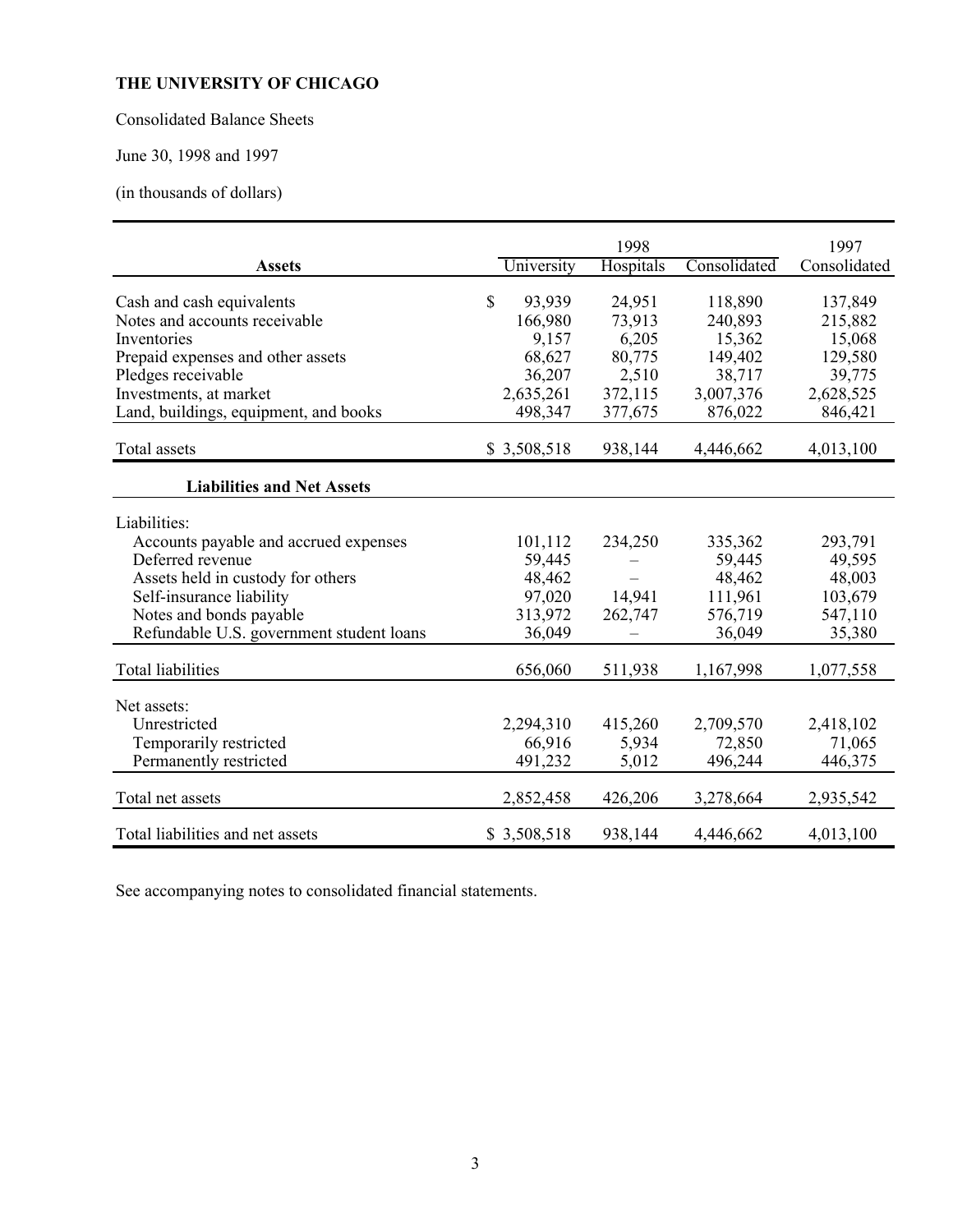Consolidated Statements of Cash Flows

Years ended June 30, 1998 and 1997

(in thousands of dollars)

|                                                                              | 1998         |                          |              | 1997         |  |
|------------------------------------------------------------------------------|--------------|--------------------------|--------------|--------------|--|
|                                                                              | University   | Hospitals                | Consolidated | Consolidated |  |
| Cash flows from operating activities:                                        |              |                          |              |              |  |
| Increase (decrease) in net assets                                            | \$345,450    | (2,328)                  | 343,122      | 438,753      |  |
| Adjustments to reconcile increase (decrease) in net assets                   |              |                          |              |              |  |
| to net cash provided by operating activities:                                |              |                          |              |              |  |
| Depreciation                                                                 | 39,769       | 40,447                   | 80,216       | 73,574       |  |
| Net gain on investments                                                      | (278, 776)   | (17, 583)                | (296, 359)   | (347, 339)   |  |
| Private gifts and grants restricted for                                      |              |                          |              |              |  |
| long-term investment                                                         | (53, 017)    | (4, 499)                 | (57, 516)    | (57, 185)    |  |
| Other nonoperating (additions) deductions – net                              | (17)         | 20,026                   | 20,009       | 4,248        |  |
| Pension income                                                               | (7, 729)     |                          | (7, 729)     | (5,093)      |  |
| Changes in assets and liabilities:                                           |              |                          |              |              |  |
| Notes and accounts receivable                                                | 1,896        | 373                      | 2,269        | (5,139)      |  |
| Prepaid expenses and other assets                                            | (7,958)      | (4, 429)                 | (12, 387)    | (27, 462)    |  |
| Accounts payable and other liabilities                                       | 20,248       | 32,301                   | 52,549       | 82,869       |  |
| Self-insurance liability                                                     | 7,286        | 996                      | 8,282        | (5,670)      |  |
| Total adjustments                                                            | (278, 298)   | 67,632                   | (210, 666)   | (287, 197)   |  |
|                                                                              |              |                          |              |              |  |
| Net cash provided by operating activities                                    | 67,152       | 65,304                   | 132,456      | 151,556      |  |
| Cash flows from investing activities:                                        |              |                          |              |              |  |
| Purchase of investments                                                      | (584, 761)   | (72,206)                 | (656, 967)   | (281,995)    |  |
| Proceeds from sale of investments                                            | 507,136      | 67,339                   | 574,475      | 230,417      |  |
| Acquisition of land, buildings, equipment, and books                         | (73,506)     | (37, 954)                | (111,460)    | (170, 797)   |  |
| Disposal of land, buildings, equipment, and books                            | 1,195        | 448                      | 1,643        | 6,518        |  |
| Loans disbursed                                                              | (42, 421)    | $\overline{\phantom{0}}$ | (42, 421)    | (27, 803)    |  |
| Principal collected on loans                                                 | 15,141       | $\qquad \qquad -$        | 15,141       | 4,112        |  |
|                                                                              |              |                          |              |              |  |
| Net cash used in investing activities                                        | (177, 216)   | (42, 373)                | (219, 589)   | (239, 548)   |  |
| Cash flows from financing activities:                                        |              |                          |              |              |  |
| Proceeds from issuance of notes and bonds payable                            | 45,361       |                          | 45,361       | 38,895       |  |
| Principal payments on notes and bonds payable                                | (12, 824)    | (2,928)                  | (15,752)     | (4,278)      |  |
| Proceeds from private gifts and grants restricted                            |              |                          |              |              |  |
| for long-term investment                                                     | 56,180       | 2,394                    | 58,574       | 66,687       |  |
| Other nonoperating additions (deductions) – net                              | 17           | (20, 026)                | (20,009)     | (4,248)      |  |
|                                                                              |              |                          |              |              |  |
| Net cash provided by (used in) financing activities                          | 88,734       | (20, 560)                | 68,174       | 97,056       |  |
| Increase (decrease) in cash and cash equivalents                             | (21, 330)    | 2,371                    | (18,959)     | 9,064        |  |
| Cash and cash equivalents at:                                                |              |                          |              |              |  |
| Beginning of year                                                            | 115,269      | 22,580                   | 137,849      | 128,785      |  |
| End of year                                                                  | \$<br>93,939 | 24,951                   | 118,890      | 137,849      |  |
|                                                                              |              |                          |              |              |  |
| Supplemental disclosure of cash flow information -<br>cash paid for interest | 15,721<br>\$ | 16,285                   | 32,006       | 27,288       |  |

See accompanying notes to consolidated financial statements.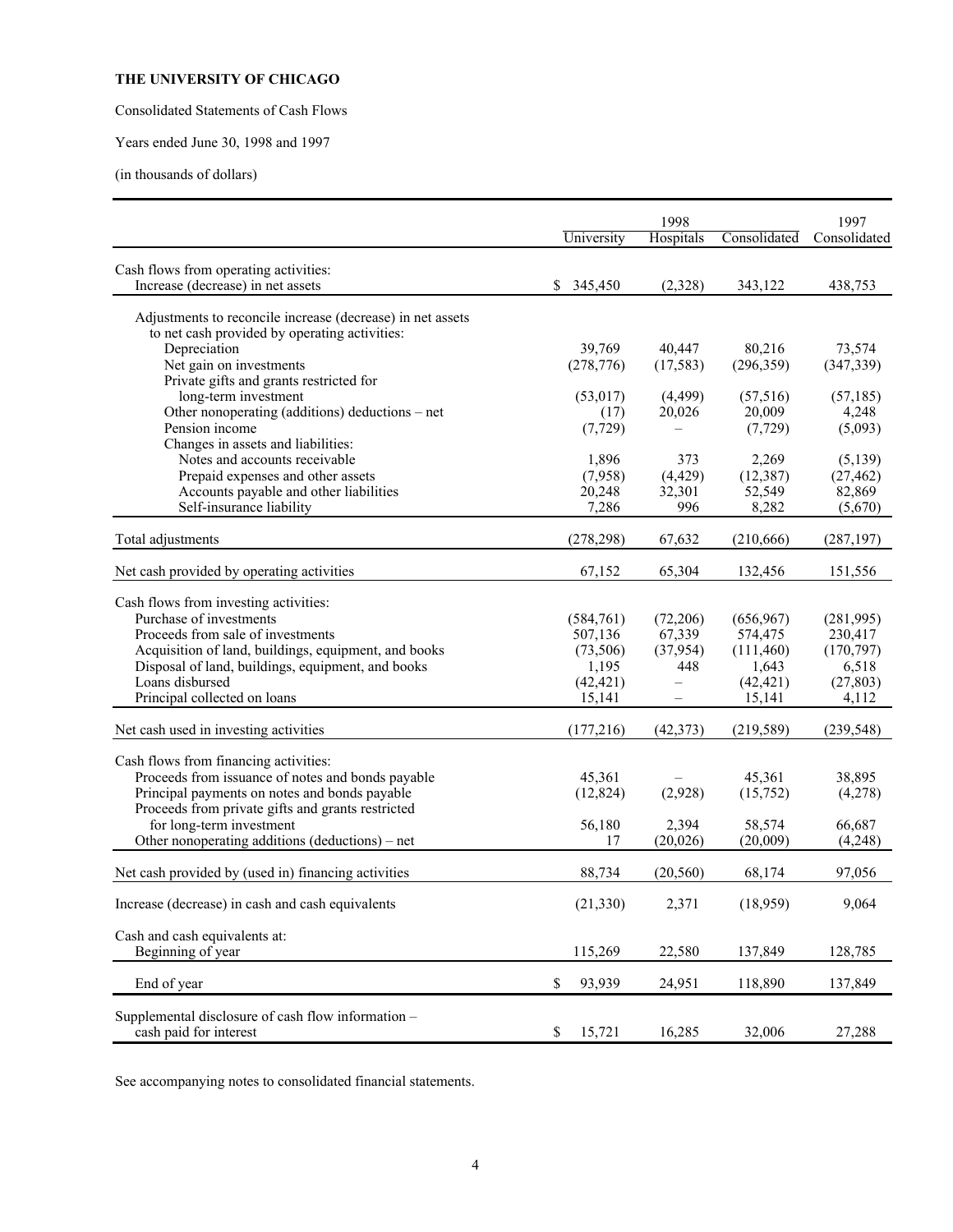Notes to Consolidated Financial Statements

June 30, 1998 and 1997

(in thousands of dollars)

#### **(1) Summary of Significant Accounting Policies**

#### *Description of Business*

 The University of Chicago (the University) is a private, nondenominational, coeducational institution of higher learning and research. The University provides education and training services, primarily for students enrolled in undergraduate, graduate, and professional degree programs, and performs research, training, and other services under grants, contracts, and other agreements with sponsoring organizations, including both government agencies and private enterprises. Certain members of the University's faculty also provide professional medical services to patients at The University of Chicago Hospitals (Hospitals) and other health care facilities located in the area.

 Significant accounting policies followed by the University are set forth below. Accounting policies followed by the Hospitals are discussed in note 2.

#### *Basis of Presentation*

 The consolidated financial statements of the University have been prepared on the accrual basis and include the accounts of the University and the Hospitals. The organization of the Hospitals and agreements between the University and the Hospitals are discussed in note 2.

 The University maintains its accounts in accordance with the principles of fund accounting. Under this method of accounting, resources for various purposes are classified into funds that are in accordance with activities or objectives specified by donors. Separate accounts are maintained for each fund.

 For reporting purposes, however, the University follows the reporting requirements of Statement of Financial Accounting Standards No. 117, *Financial Statements of Not-for-Profit Organizations* (SFAS No. 117). SFAS No. 117 requires that resources be classified for reporting purposes based on the existence or absence of donor-imposed restrictions. This is accomplished by classification of fund balances into three classes of net assets – unrestricted, temporarily restricted, and permanently restricted. Descriptions of the three net asset categories and the types of transactions affecting each category follow:

- Unrestricted Net Assets net assets that are not subject to donor-imposed restrictions, including the carrying value of all physical properties (land, building, equipment, and books). Items that affect this net asset category principally consist of fees for service and related expenses associated with the core activities of the University – instruction, conduct of sponsored research, and provision of health care services. In addition to these exchange transactions, changes in this category of net assets include certain types of philanthropic support – namely, unrestricted gifts, including those designated by the Board to function as endowment, as well as restricted gifts whose donor-imposed restrictions were met during the fiscal year – and realized and unrealized gains and losses on endowment funds.
- Temporarily Restricted Net Assets net assets subject to donor-imposed restrictions that may or will be met either by actions of the University or the passage of time. Items that affect this net asset category are gifts for which restrictions have not been met, annuity and life income gifts and pledges for which the ultimate purpose of the proceeds is not permanently restricted, and endowments where the principal may be expended upon the passage of a stated period of time (term endowments). Expirations of restrictions on temporarily restricted net assets are reported as reclassifications between the net asset classes, and included in other.

(Continued)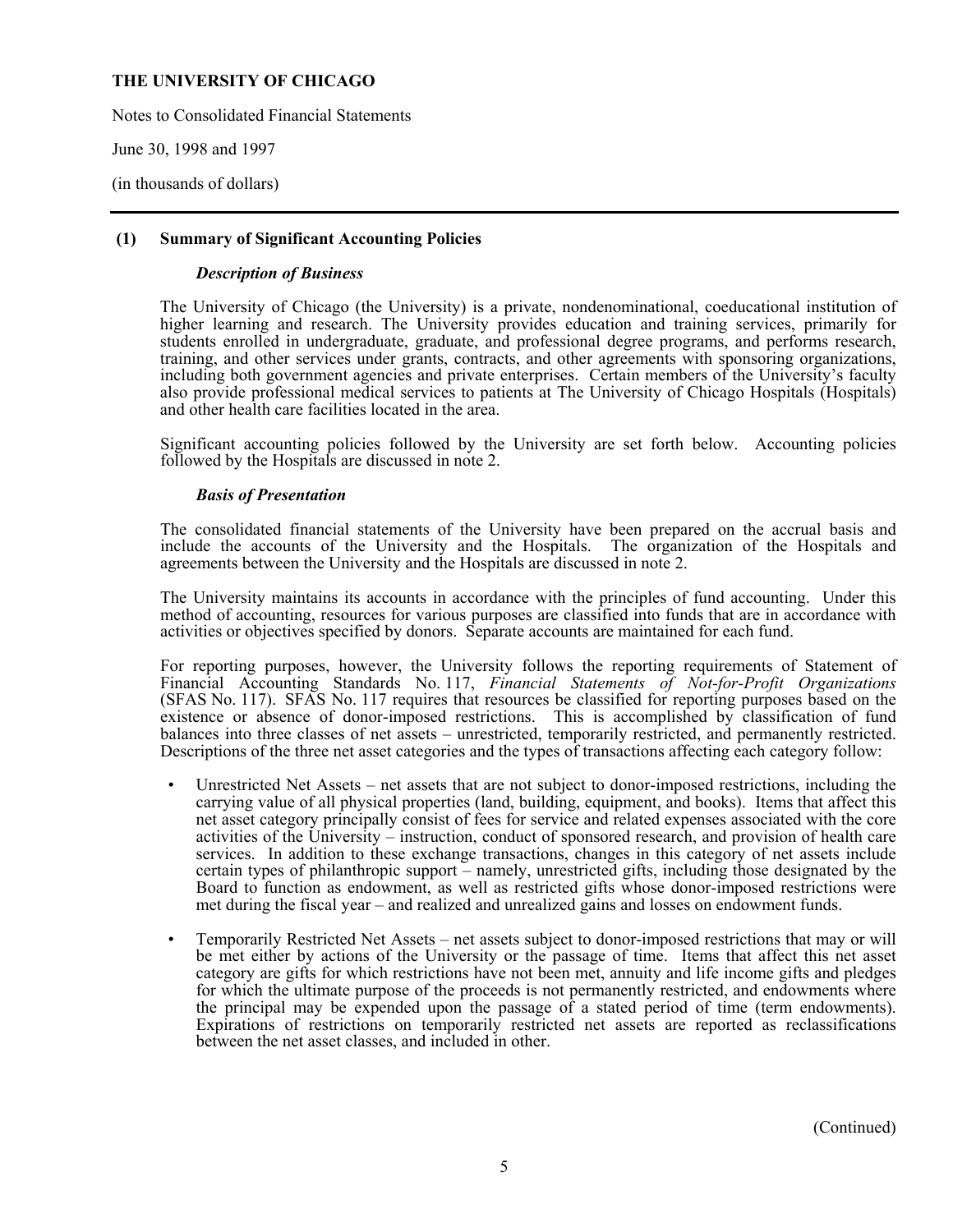Notes to Consolidated Financial Statements

(in thousands of dollars)

• Permanently Restricted Net Assets – net assets subject to donor-imposed restrictions to be maintained permanently by the University. Items that affect this net asset category include gifts and pledges wherein donors stipulate that the corpus be held in perpetuity (primarily gifts for endowment and providing loans to students) and only the income be made available for program operations, and annuity and life income gifts for which the ultimate purpose of the proceeds is permanently restricted.

#### *Gifts*

 Gifts, including unconditional pledges, are recognized in the period received. Contributions of assets other than cash are recorded at their estimated fair value at date of gift. Pledges receivable are stated at the present value of the expected future cash flows; discounts are amortized to gift revenue consistent with donor restrictions. Conditional promises to give are not recognized until the conditions on which they depend are substantially met. Private gifts, grants, and contracts operating revenue for fiscal years 1998 and 1997 consists of the following:

|                                                                                                         | University       | 1998<br>Hospitals | Total            | 1997             |
|---------------------------------------------------------------------------------------------------------|------------------|-------------------|------------------|------------------|
| Private gifts:<br>Unrestricted as to use<br>Temporarily restricted gifts<br>whose restrictions were met | 11,986           | 496               | 12,482           | 14,405           |
| during the fiscal year and<br>reported as unrestricted revenue<br>Private grants and contract           | 30,431<br>37,323 |                   | 30,431<br>37,323 | 18,002<br>34,958 |
| Total                                                                                                   | 79,740           | 496               | 80,236           | 67,365           |

#### *Grants and Contracts*

 Revenue from government and private grant and contract agreements is recognized as it is earned through expenditure in accordance with the agreement. Any funding received in advance of expenditure is recorded as deferred revenue on the consolidated balance sheets. Included in deferred revenue at June 30, 1998 and 1997 is \$35,842 and \$28,171, respectively, of grant and contract receipts which have not been expended.

## *Endowment Payout*

 The University utilizes the total return concept in allocating endowment income. In accordance with the University's total return objective, 5% of a twelve quarter moving average of the market value of endowment investments is available each year for expenditure in the form of endowment payout. Change from the prior fiscal year's endowment payout is limited to a reduction of 4% with no limit on increases.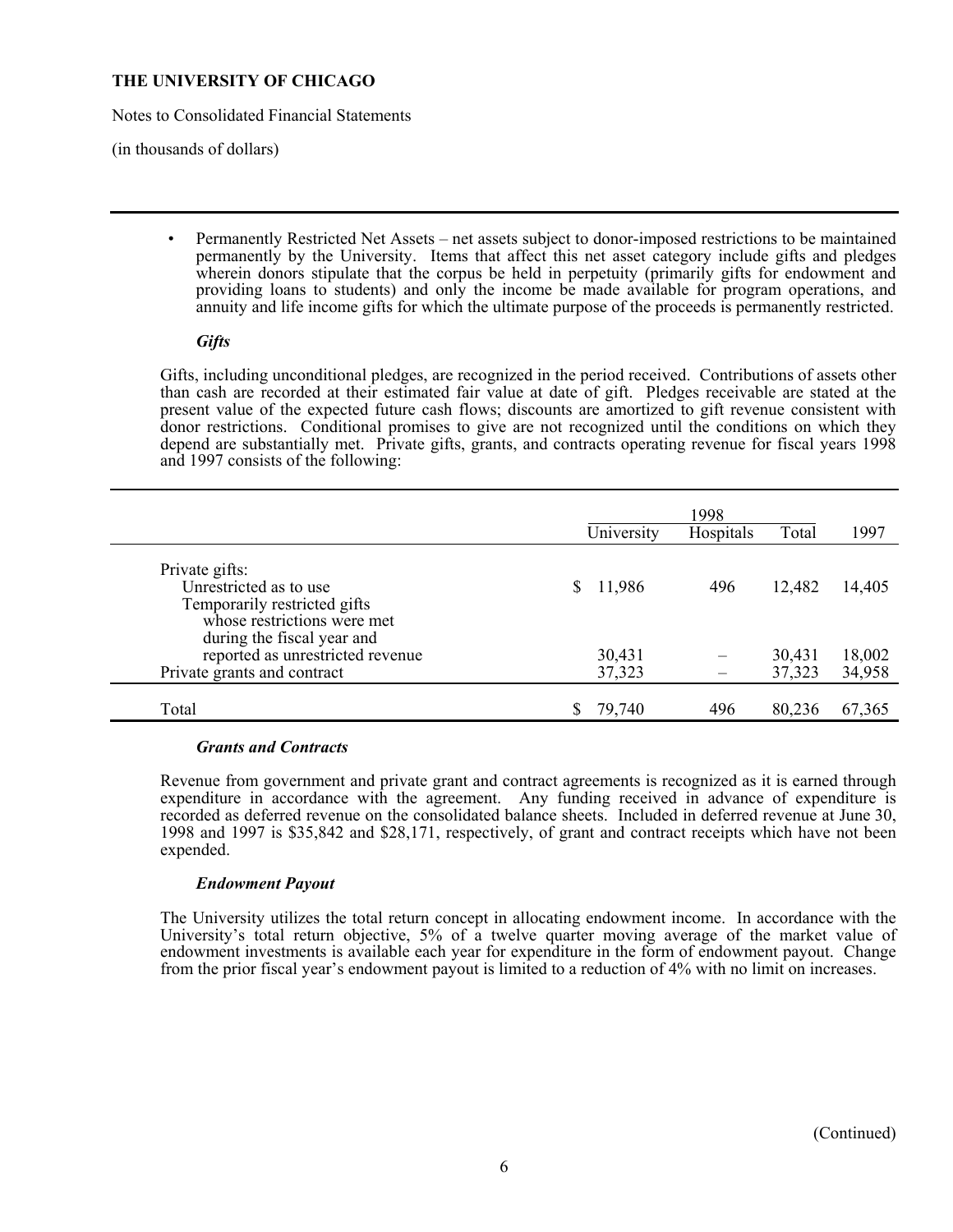Notes to Consolidated Financial Statements

(in thousands of dollars)

 If endowment income received is not sufficient to support the total return objective, the balance is provided from realized and unrealized capital gains. If income received is in excess of the objective, the balance is reinvested in the endowment.

Endowment payout for fiscal years 1998 and 1997 consists of the following:

|                                                                             | University | 1998<br>Hospitals | Total  | 1997   |
|-----------------------------------------------------------------------------|------------|-------------------|--------|--------|
| Interest, dividends, and rents<br>Realized investment gains used to support | \$65,406   | 2,965             | 68,371 | 58,249 |
| the endowment payout formula                                                | 7,355      | 341               | 7,696  | 11,633 |
| Total                                                                       | 72.761     | 3,306             | 76,067 | 69,882 |

 Unrestricted operating endowment payout revenue for fiscal years 1998 and 1997 consists of the following:

|                                                                                      | University | 1998<br>Hospitals | Total  | 1997   |
|--------------------------------------------------------------------------------------|------------|-------------------|--------|--------|
| Unrestricted payout<br>Temporarily restricted payout whose                           | 18,455     |                   | 18,455 | 17,333 |
| restrictions were met during the fiscal<br>year and reported as unrestricted revenue | 53,128     | 3,306             | 56,434 | 51,496 |
| Total                                                                                | 71,583     | 3,306             | 74,889 | 68,829 |

#### *Operations*

 Operating results in the consolidated statements of activities reflect all transactions increasing or decreasing unrestricted net assets except those items of a capital nature, that is, associated with long-term investment or physical plant.

 As discussed in note 2, the Hospitals provides certain operating support to the University Biological Sciences Division. Such support is included in other operating income by the University to the extent expended for non-capital purposes during the period, and amounted to \$20,954 in fiscal 1998 and \$9,167 in fiscal 1997.

#### *Cash Equivalents*

 Cash equivalents include U.S. Treasury notes, commercial paper, and corporate notes with original maturities of three months or less, except that such instruments purchased with endowment and annuity and life income assets or funds on deposit with bond trustees are classified as investments.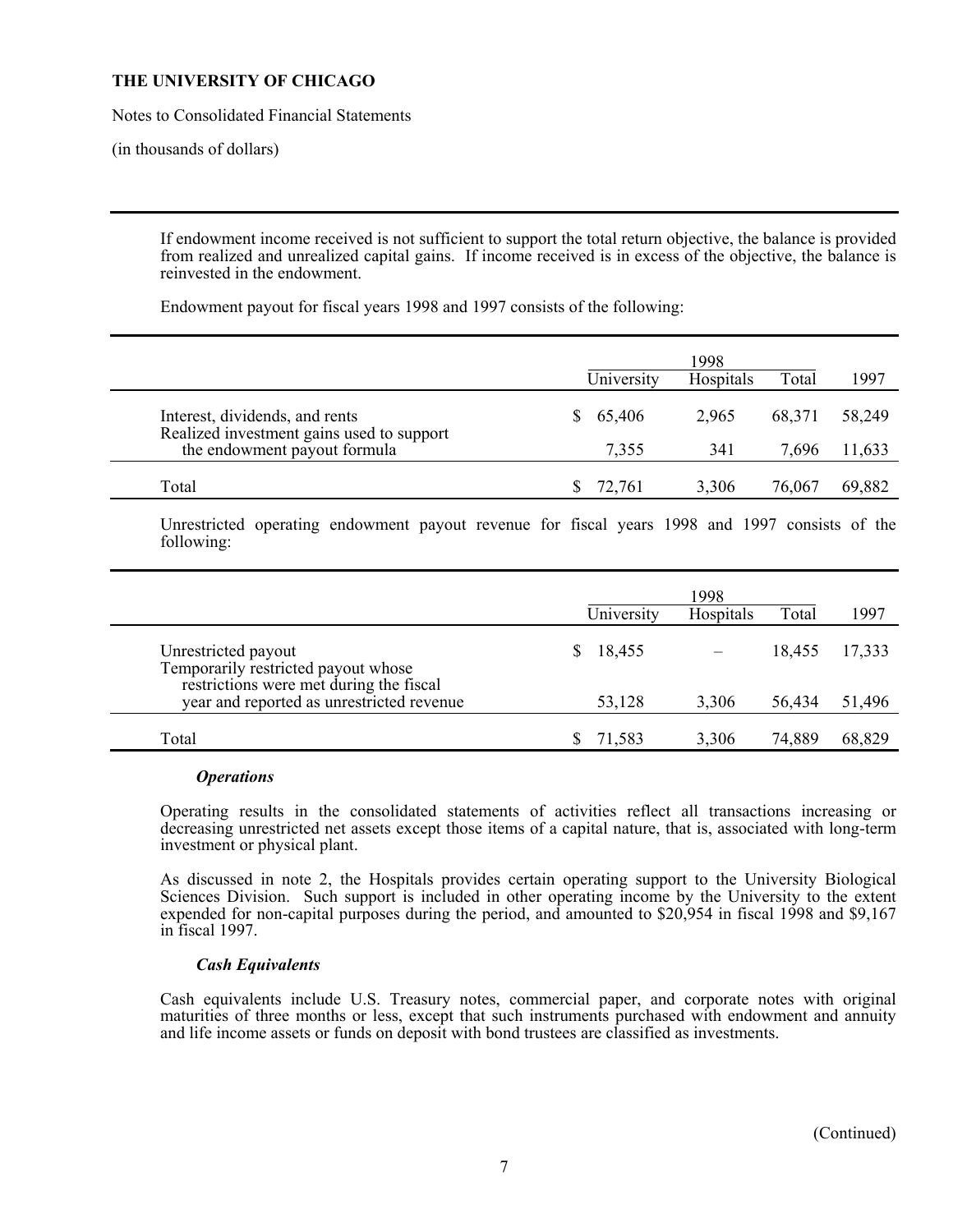Notes to Consolidated Financial Statements

(in thousands of dollars)

#### *Inventories*

 Inventories are comprised principally of goods and supplies held by the University Press and Hospitals and are valued at the lower of cost or net realizable value.

#### *Investments*

 Investments are recorded in the consolidated financial statements at fair value. The value of investments in index funds and publicly-traded fixed income and equity securities is based upon quoted market prices and exchange rates, if applicable. The fair value of significant direct real estate investments is determined from periodic valuations prepared by independent appraisers.

 Fair values for certain private equity and natural resource investments held through limited partnerships or commingled funds are estimated by the respective external investment managers if market values are not readily ascertainable. These valuations necessarily involve estimates, assumptions, and methods which are reviewed by the University's Investments Office.

## *Physical Properties*

 Physical properties are generally stated at cost, less accumulated depreciation. Depreciation is computed on the straight-line method over the estimated useful lives of the assets.

#### *Split Interest Agreements*

 The University's split interest agreements with donors consist primarily of irrevocable charitable remainder trusts for which the University serves as trustee. Assets held in these trusts are included in investments. Contribution revenues are recognized at the dates the trusts are established after recording liabilities for the present value of the estimated future payments to be made to the donors and/or other beneficiaries. The liabilities are adjusted during the term of the trusts for changes in the value of the assets, accretion of the discount, and other changes in the estimates of future benefits.

#### *Use of Estimates*

 The preparation of financial statements in accordance with generally accepted accounting principles requires that management make a number of estimates and assumptions related to the reporting of assets and liabilities and the disclosure of contingent assets and liabilities at the balance sheet date, and the reporting of revenues and expenses during the period. Actual results may differ from those estimates.

## *Reclassifications*

Certain 1997 amounts have been reclassified to conform to the 1998 presentation.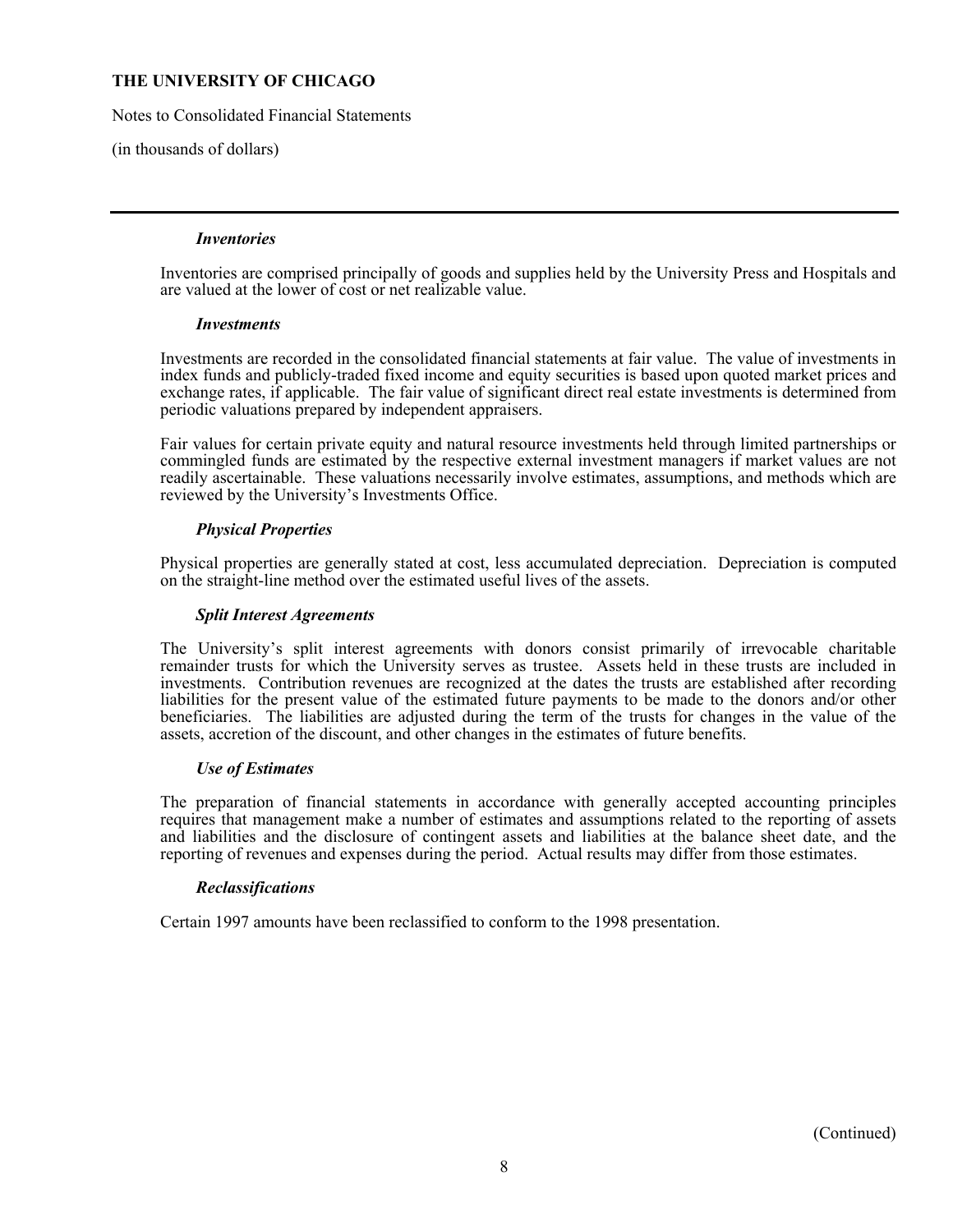Notes to Consolidated Financial Statements

(in thousands of dollars)

### **(2) The University of Chicago Hospitals**

#### *Organization*

 The University of Chicago Hospitals was incorporated and assumed the operations of the University hospitals and clinics on October 1, 1986. The University of Chicago Hospitals also include Louis A. Weiss Memorial Hospital, a community hospital in Chicago, Illinois; and QV, Inc., an affiliated not-forprofit health care corporation. The University elects the Hospitals' Board of Trustees. Accordingly, the Hospitals' financial information is included in the consolidated financial statements.

#### *Basis of Presentation*

 The Hospitals maintains its accounts and prepares stand-alone financial statements in conformity with accounting and reporting principles of the American Institute of Certified Public Accountants (AICPA) Audit and Accounting Guide *Health Care Organizations*. The principles of the Audit and Accounting Guide *Health Care Organizations* differ in several significant respects from accounting and reporting principles followed by the University as follows:  $(1)$  provision for uncollectible patient accounts receivable is reflected as a reduction of revenue under University accounting, but is recognized as an expense under Hospitals accounting; and (2) investment gains on endowment funds are classified as a nonoperating change in unrestricted net assets for University reporting, but are classified as operating revenue for Hospitals reporting.

 For purposes of presentation of the Hospitals' financial position and changes in net assets in the consolidated financial statements, several reclassifications have been made as follows: (1) \$56,422 provision for uncollectible Hospitals' patient accounts receivable has been reclassified as a reduction of sales and services of Hospitals revenue; and (2) \$12,914 endowment gains have been reclassified as a nonoperating change in unrestricted net assets.

 The Hospitals have made certain commitments to support the enhancement and expansion of several programs within the University Biological Sciences Division. Under Hospitals accounting, these commitments have been recognized as a reduction in unrestricted net assets in the period in which the commitment is made. For purposes of presentation of the Hospitals' financial position and changes in net assets in the consolidated financial statements, these commitments are recognized as a reduction in unrestricted net assets when qualifying expenditures are made, at which time the program support is transferred to the University. At June 30, 1998 and 1997, the Hospitals' recognized commitments exceeded the amounts transferred to the University by \$28,822 and \$33,050, respectively. These unpaid commitments are not reflected in the accompanying consolidated balance sheets.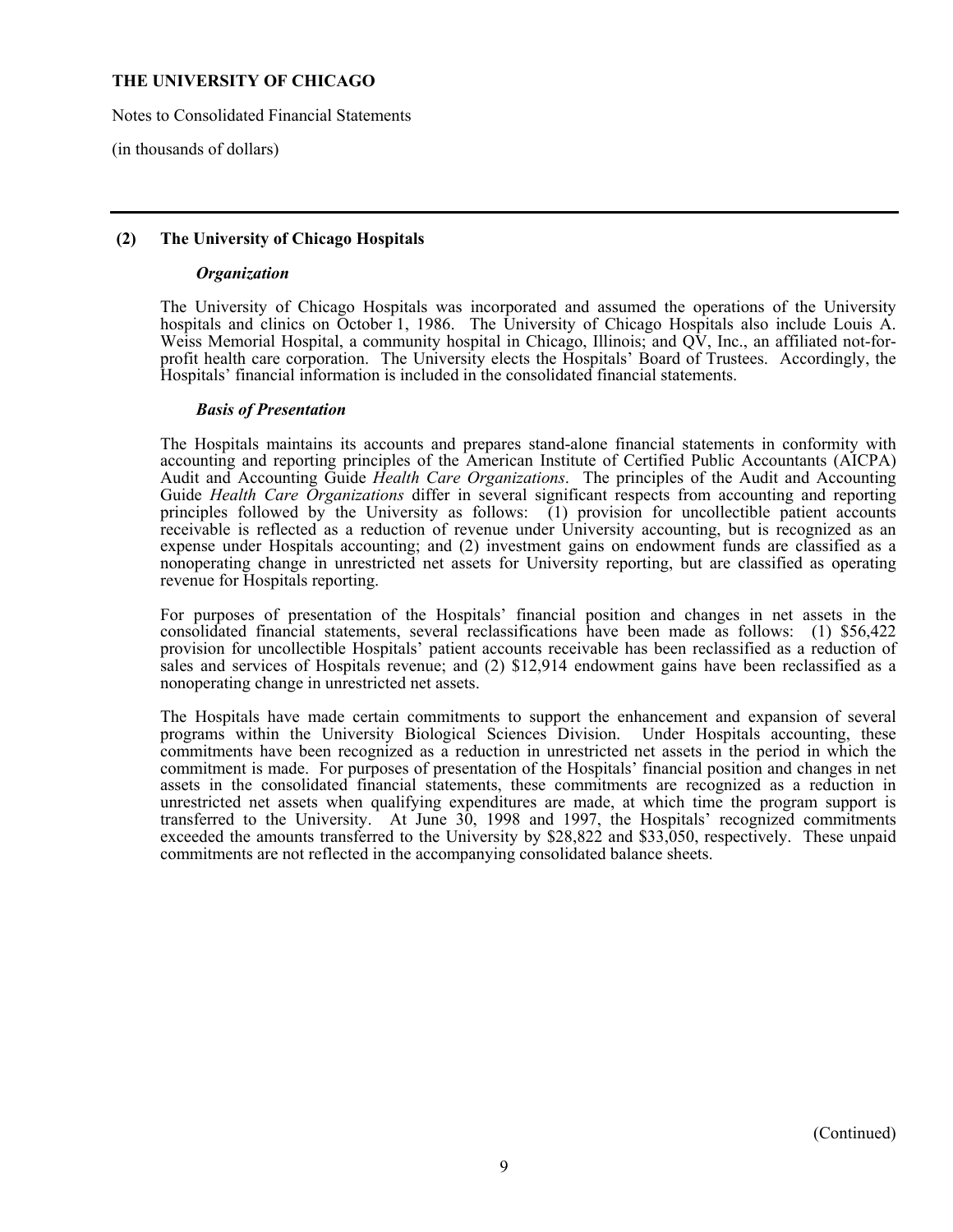Notes to Consolidated Financial Statements

(in thousands of dollars)

 A reconciliation between the Hospitals' changes in unrestricted net assets reported in the stand-alone financial statements of the Hospitals and those included in the University consolidated statements of activities for the fiscal years ended June 30, 1998 and 1997 is presented below:

| Increase (decrease) in unrestricted net assets – as reported                                                                  |           |           |
|-------------------------------------------------------------------------------------------------------------------------------|-----------|-----------|
|                                                                                                                               |           |           |
| in the Hospitals' combined statements of changes in net assets<br>Cumulative effect of adopting a new accounting standard for | (1,581)   | 77,537    |
| valuing investments previously adopted by the University                                                                      |           | (17,713)  |
| Hospitals' commitment to the University Biological Sciences                                                                   |           |           |
| Division for program enhancement and expansion:                                                                               |           |           |
| Recognized                                                                                                                    | 15,000    | 15,000    |
| Transferred                                                                                                                   | (18, 741) | (10, 937) |
| Other reconciling items                                                                                                       | (487)     | (1, 127)  |

#### *Agreements With the University*

 The relationship between the University and the Hospitals is defined in the Affiliation Agreement and the Operating Agreement, both dated October 1, 1986. The Affiliation Agreement specifies University and Hospitals responsibilities for the provision of patient care, teaching, and research at the hospitals and clinics. The Operating Agreement provides for the management and operation by the Hospitals of the University's hospital and clinic facilities. On June 30, 1987, the University and the Hospitals entered into a lease agreement. Under the agreement, the Hospitals acquired a 40-year leasehold interest in the University's health care facilities.

#### **(3) Investments**

Fair values of investments at June 30, 1998 and 1997 are shown below:

|                                   | University and |            |            |           |           |
|-----------------------------------|----------------|------------|------------|-----------|-----------|
|                                   | Hospitals      |            | All others |           |           |
|                                   | Endowment      | University | Hospitals  | Total     | 1997      |
| Cash equivalents                  | \$<br>36,103   | 9,148      | 13,858     | 59,109    | 123,110   |
| <b>Stocks</b>                     | 1,706,720      | 85,423     | 186,478    | 1,978,621 | 1,685,669 |
| <b>Bonds</b>                      | 354,683        | 95,066     | 62,160     | 511,909   | 453,453   |
| Real estate                       | 264,783        | 17,509     |            | 282,292   | 206,022   |
| Assets held by trustee (primarily |                |            |            |           |           |
| cash equivalents and bonds)       | 9,098          | 157,625    | 6,846      | 173,569   | 160,045   |
| Other                             |                | 1,876      |            | 1,876     | 226       |
| Total                             | 2,371,387      | 366,647    | 269,342    | 3,007,376 | 2,628,525 |

(Continued)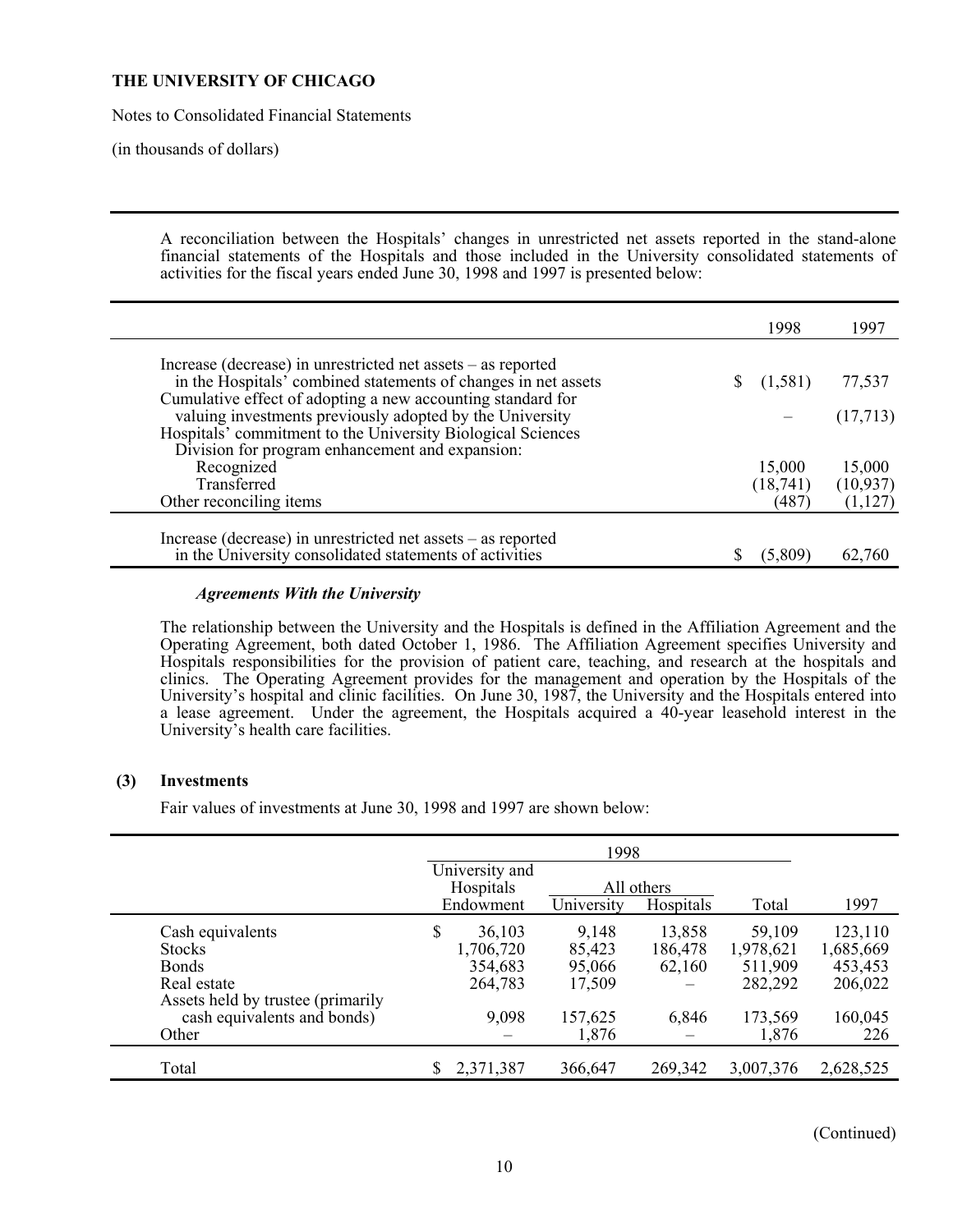Notes to Consolidated Financial Statements

(in thousands of dollars)

 Changes in the market value of endowment investments were as follows for the fiscal years ended June 30, 1998 and 1997:

|                                                                                                                                      | 1998 |                      |                   |                     | 1997                 |
|--------------------------------------------------------------------------------------------------------------------------------------|------|----------------------|-------------------|---------------------|----------------------|
|                                                                                                                                      |      | University           | Hospitals         | Consolidated        | Consolidated         |
| Investment return:<br>Endowment yield (interest, dividends,                                                                          |      |                      |                   |                     |                      |
| and rents)<br>Realized gains on investments                                                                                          | \$   | 65,406<br>286,392    | 2,965<br>13,255   | 68,371<br>299,647   | 58,249<br>69,390     |
| Unrealized gains (losses)<br>on investments                                                                                          |      | (15, 493)            | (979)             | (16, 472)           | 244,768              |
| Total investment return<br>Endowment payout                                                                                          |      | 336,305<br>(72, 761) | 15,241<br>(3,306) | 351,546<br>(76,067) | 372,407<br>(69, 882) |
| Net investment return reinvested                                                                                                     |      | 263,544              | 11,935            | 275,479             | 302,525              |
| Other changes in endowment investments:<br>Gifts received in cash<br>Transfers from operating cash to<br>create funds functioning as |      | 36,139               | 799               | 36,938              | 39,741               |
| endowment<br>Other changes                                                                                                           |      | 11,764<br>11,406     | 756               | 11,764<br>12,162    | 15,223<br>(719)      |
| Total other changes in<br>endowment investments                                                                                      |      | 59,309               | 1,555             | 60,864              | 54,245               |
| Net change in endowment investments<br>Endowment investments at                                                                      |      | 322,853              | 13,490            | 336,343             | 356,770              |
| beginning of year                                                                                                                    |      | 1,945,761            | 89,283            | 2,035,044           | 1,678,274            |
| Endowment investments at end of year                                                                                                 | \$   | 2,268,614            | 102,773           | 2,371,387           | 2,035,044            |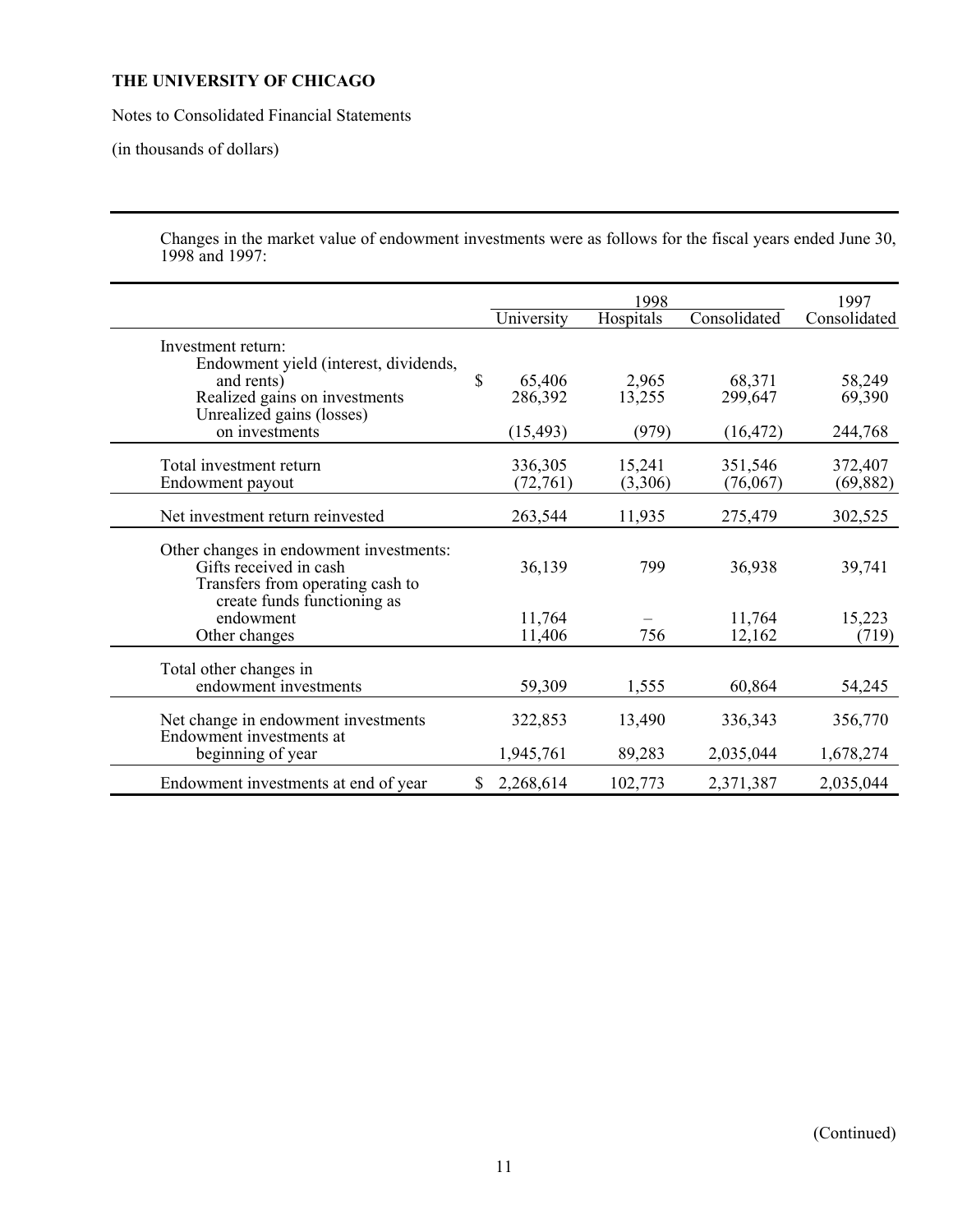Notes to Consolidated Financial Statements

(in thousands of dollars)

### **(4) Notes and Accounts Receivable**

Components of notes and accounts receivable at June 30, 1998 and 1997 are shown below:

|                                                                         |               | 1998      | 1997       |           |  |
|-------------------------------------------------------------------------|---------------|-----------|------------|-----------|--|
|                                                                         | University    | Hospitals | University | Hospitals |  |
| Patients<br>Students:                                                   | \$<br>68,358  | 134,568   | 64,486     | 132,455   |  |
| Loans                                                                   | 92,077        |           | 64,833     |           |  |
| Tuition                                                                 | 2,493         |           | 1,272      |           |  |
| U.S. government                                                         | 11,122        |           | 14,775     |           |  |
| All other                                                               | 40,322        |           | 37,730     |           |  |
| Subtotal                                                                | 214,372       | 134,568   | 183,096    | 132,455   |  |
| Less allowance for doubtful accounts<br>(primarily patient receivables) | (47, 392)     | (60, 655) | (41,500)   | (58, 169) |  |
| Total                                                                   | \$<br>166,980 | 73,913    | 141,596    | 74,286    |  |

## **(5) Land, Buildings, Equipment, and Books**

Components of land, buildings, equipment, and books at June 30, 1998 and 1997 are shown below:

|                                                       |                                               | 1998                         | 1997                                    |                              |
|-------------------------------------------------------|-----------------------------------------------|------------------------------|-----------------------------------------|------------------------------|
|                                                       | University                                    | Hospitals                    | University                              | Hospitals                    |
| Land<br><b>Buildings</b><br>Equipment<br><b>Books</b> | \$<br>25,585<br>619,549<br>197,660<br>115,061 | 18,770<br>427,861<br>224,585 | 25,606<br>582,735<br>184,624<br>107,202 | 18,381<br>401,459<br>221,421 |
| Subtotal                                              | 957,855                                       | 671,216                      | 900,167                                 | 641,261                      |
| Less accumulated depreciation                         | (459, 508)                                    | (293, 541)                   | (434, 362)                              | (260, 645)                   |
| Total                                                 | \$<br>498,347                                 | 377,675                      | 465,805                                 | 380,616                      |

 Depreciation is calculated on a straight-line basis using the following useful lives: buildings and building improvements, 13 to 63 years; equipment, 3 to 20 years; and books, 10 years.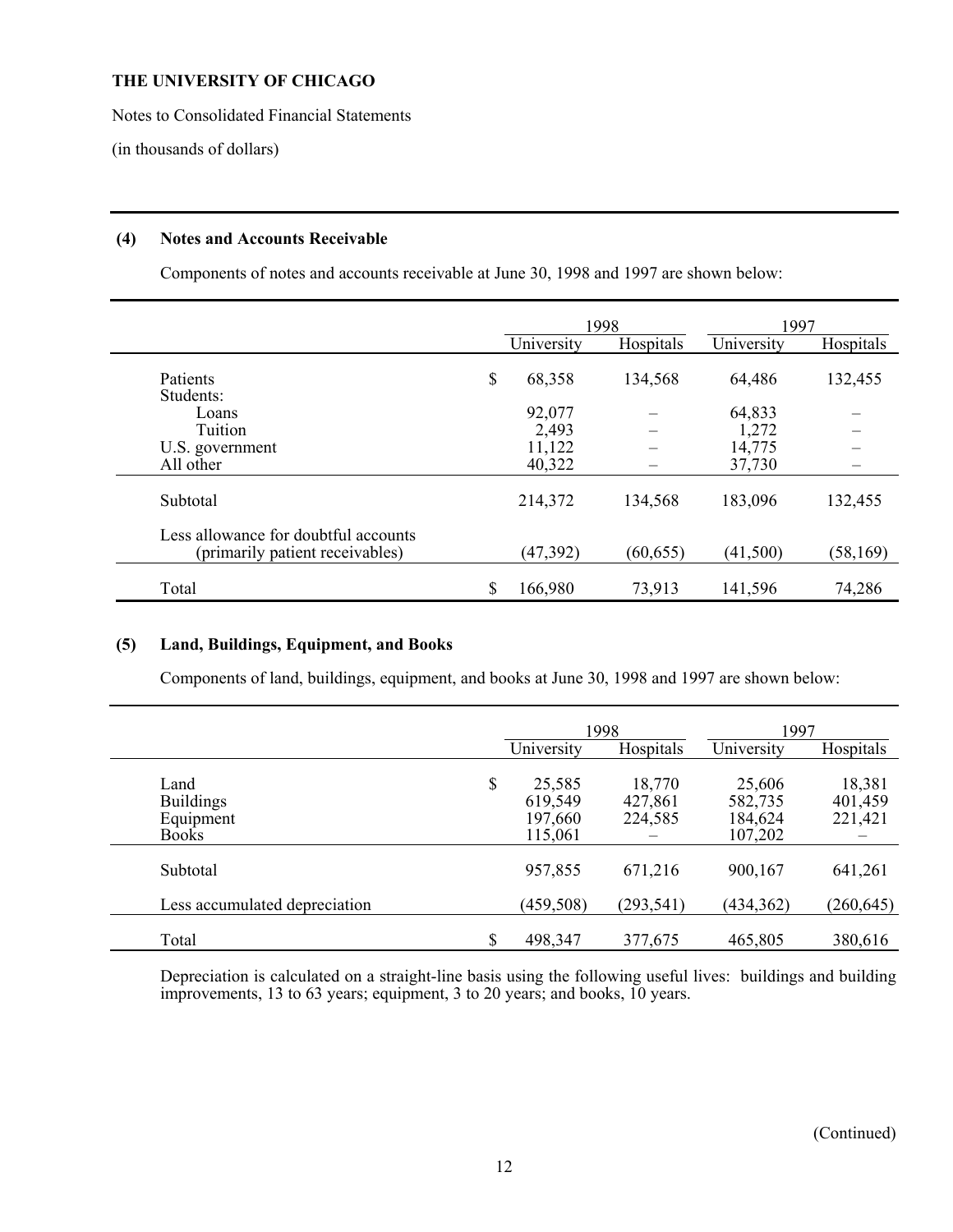Notes to Consolidated Financial Statements

(in thousands of dollars)

## **(6) Notes and Bonds Payable**

Notes and bonds payable at June 30, 1998 and 1997 are shown below:

|                                                            | Maturity     | Interest rate   | 1998          | 1997         |
|------------------------------------------------------------|--------------|-----------------|---------------|--------------|
| University:                                                |              |                 |               |              |
| Fixed rate:                                                |              |                 |               |              |
| Illinois Educational Facilities Authority (IEFA):          |              |                 |               |              |
| Series 1985                                                | 2026         | 5.7%            | \$<br>85,000  | 85,000       |
| Series 1985 - student loan                                 | 2000         | 7.5%            | 1,195         | 1,370        |
| Series 1993                                                | 2014         | 4.5%-5.9%       | 5,440         | 5,640        |
| Series 1993B                                               | 2025         | 5.5%-5.7%       | 36,975        | 36,975       |
| Series 1993C                                               | 2008         | 3.9%-5.0%       | 16,400        | 17,475       |
| Unamortized discount                                       |              |                 | (2,386)       | (2,491)      |
| U.S. Government housing bonds                              | 2003         | 3.0%-3.6%       | 579           | 758          |
| Mortgage notes                                             | 2003         | $7.6\% - 8.5\%$ | 5,850         | 279          |
| Total fixed rate                                           |              |                 | 149,053       | 145,006      |
|                                                            |              |                 |               |              |
| Variable rate:                                             |              |                 |               |              |
| Illinois Health Facilities Authority (IHFA) - Series 1985  | 2016<br>1998 | 3.8%            | 62,300        | 62,300       |
| Illinois Student Assistance Commission                     |              | 5.4%            | 50,872        | 23,846       |
| IEFA - Series 1985 NORC<br>IEFA - Pooled Financing Program | 2007<br>2011 | 3.8%<br>3.7%    | 497<br>5,250  | 558<br>3,725 |
| Taxable commercial paper                                   | 1998         | 5.8%            | 46,000        | 46,000       |
|                                                            |              |                 |               |              |
| Total variable rate                                        |              |                 | 164,919       | 136,429      |
| <b>Total University</b>                                    |              |                 | 313,972       | 281,435      |
| <b>Hospitals:</b>                                          |              |                 |               |              |
| Fixed rate:                                                |              |                 |               |              |
| IHFA:                                                      |              |                 |               |              |
| Series 1993A                                               | 2008         | 4.5%-5.5%       | 48,470        | 48,470       |
| Series 1993B                                               | 2014         | 5.8%            | 41,000        | 41,000       |
| Series 1994A                                               | 2026         | $5.0\% - 6.1\%$ | 51,925        | 51,925       |
| Series 1994B                                               | 2019         | 6.3%            | 55,800        | 55,800       |
| Unamortized discount                                       |              |                 | (2,054)       | (2, 137)     |
| Other                                                      | 2001         | $6.5\% - 8.5\%$ | 11,911        | 14,459       |
| Total fixed rate                                           |              |                 | 207,052       | 209,517      |
| Variable rate:                                             |              |                 |               |              |
| IHFA:                                                      |              |                 |               |              |
| Series 1985D                                               | 1998         | 4.2%-5.7%       | 295           | 758          |
| Series 1994C                                               | 2026         | 2.8%-4.2%       | 55,400        | 55,400       |
| Total variable rate                                        |              |                 | 55,695        | 56,158       |
| <b>Total Hospitals</b>                                     |              |                 | 262,747       | 265,675      |
| Total notes and bonds payable                              |              |                 | \$<br>576,719 | 547,110      |

(Continued)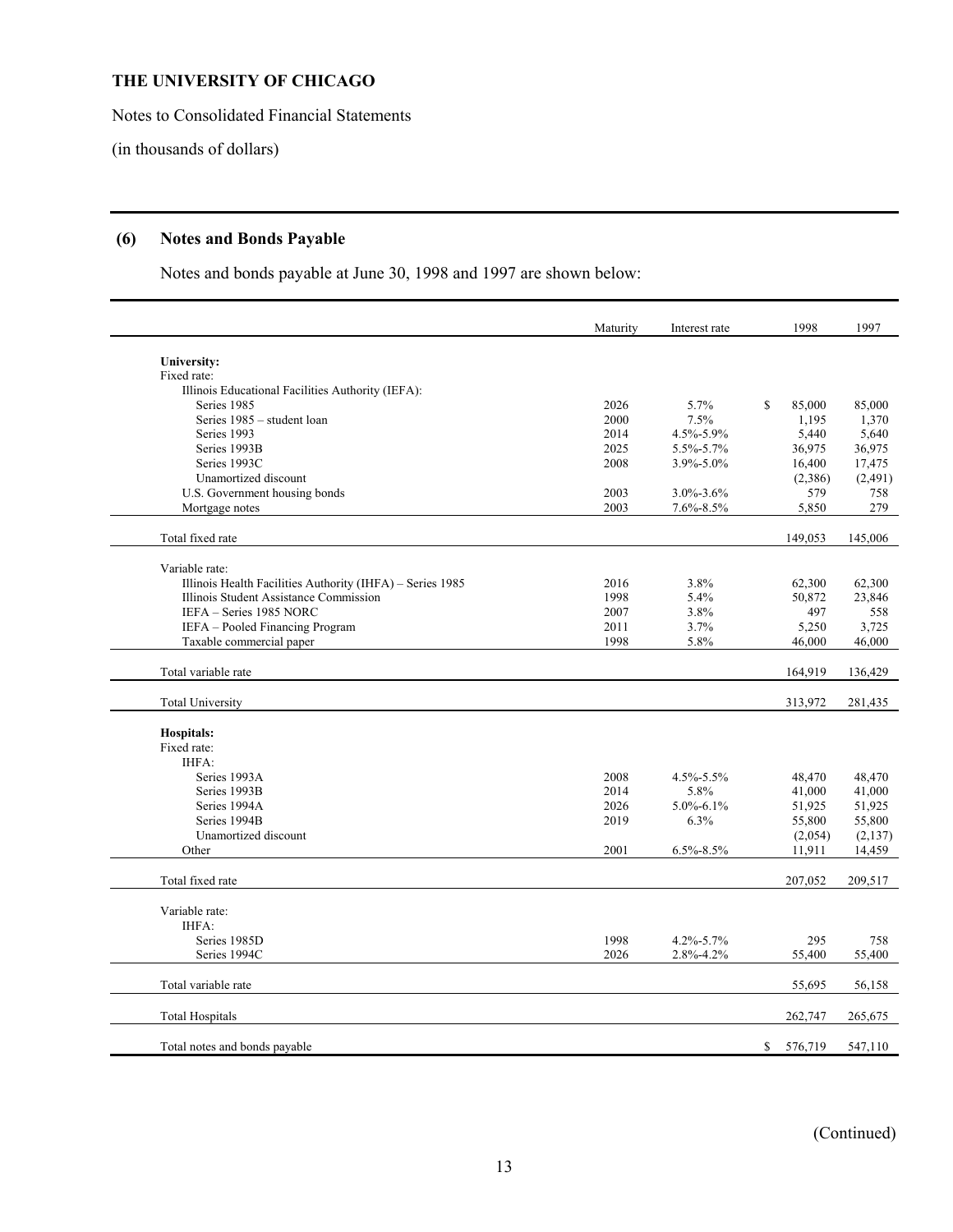Notes to Consolidated Financial Statements

(in thousands of dollars)

 As of June 30, 1998, the total principal amount of indebtedness considered to be extinguished under insubstance defeasance transactions and, therefore, excluded from notes and bonds payable was \$11,340 for the University.

 Principal payments required for outstanding fixed rate University notes and bonds in each of the five years ending June 30, 1999 through 2003 are approximately \$1,900, \$2,017, \$2,164, \$2,166, and \$2,169, respectively.

 Principal payments required in each of the five years ending June 30, 1999 through 2003 for the Hospitals' notes and bonds are approximately \$13,342, \$4,907, \$4,995, \$4,772, and \$4,420, respectively.

 On July 1, 1998, the University issued \$215,510 in revenue bonds through the Illinois Educational Facilities Authority (IEFA) consisting of \$125,000 (IEFA Series 1998A) fixed rate revenue bonds and \$90,510 (IEFA Series 1998B) adjustable rate revenue bonds. The IEFA Series 1998A fixed rate bonds were issued at an average interest rate of 5.1% to finance the renovation and construction of certain educational facilities. The IEFA Series 1998B adjustable rate bonds were issued with an initial fixed rate of 4.4% through 2004 and an adjustable rate thereafter to advance refund the \$85,000 IEFA Series 1985 bonds.

 In August 1998, the Hospitals issued \$119,500 in revenue bonds through the Illinois Health Facilities Authority (IHFA Series 1998) to advance refund the IHFA Series 1994A and 1994B bonds. In connection with the issuance of the IHFA Series 1998 bonds, the Hospitals entered into an interest rate exchange agreement which effectively fixes the interest rate on the IHFA Series 1998 bonds at 4.5%.

#### **(7) Collateral for Notes and Bonds Payable**

 Notes and bonds payable are secured by certain physical properties with a carrying value of \$11,233 and securities with a market value of \$1,564. In addition, at June 30, 1998, the University had approximately \$19,995 of assets held by trustees for debt service.

 The Hospitals Series 1985D revenue bonds are secured by certain physical properties purchased with the proceeds. The Hospitals Series 1993 and Series 1994 revenue bonds are guaranteed by a municipal bond insurance policy and secured by patient accounts receivable.

#### **(8) Securities Loaned**

 The University has an agreement with its investment custodian to lend University securities to brokers in exchange for a fee. The security lending agreement specifies that the custodian is responsible for the lending of securities and obtaining adequate collateral from the borrower. At June 30, 1998, investment securities with an aggregate market value of \$337,475 were loaned to various brokers and are returnable on demand.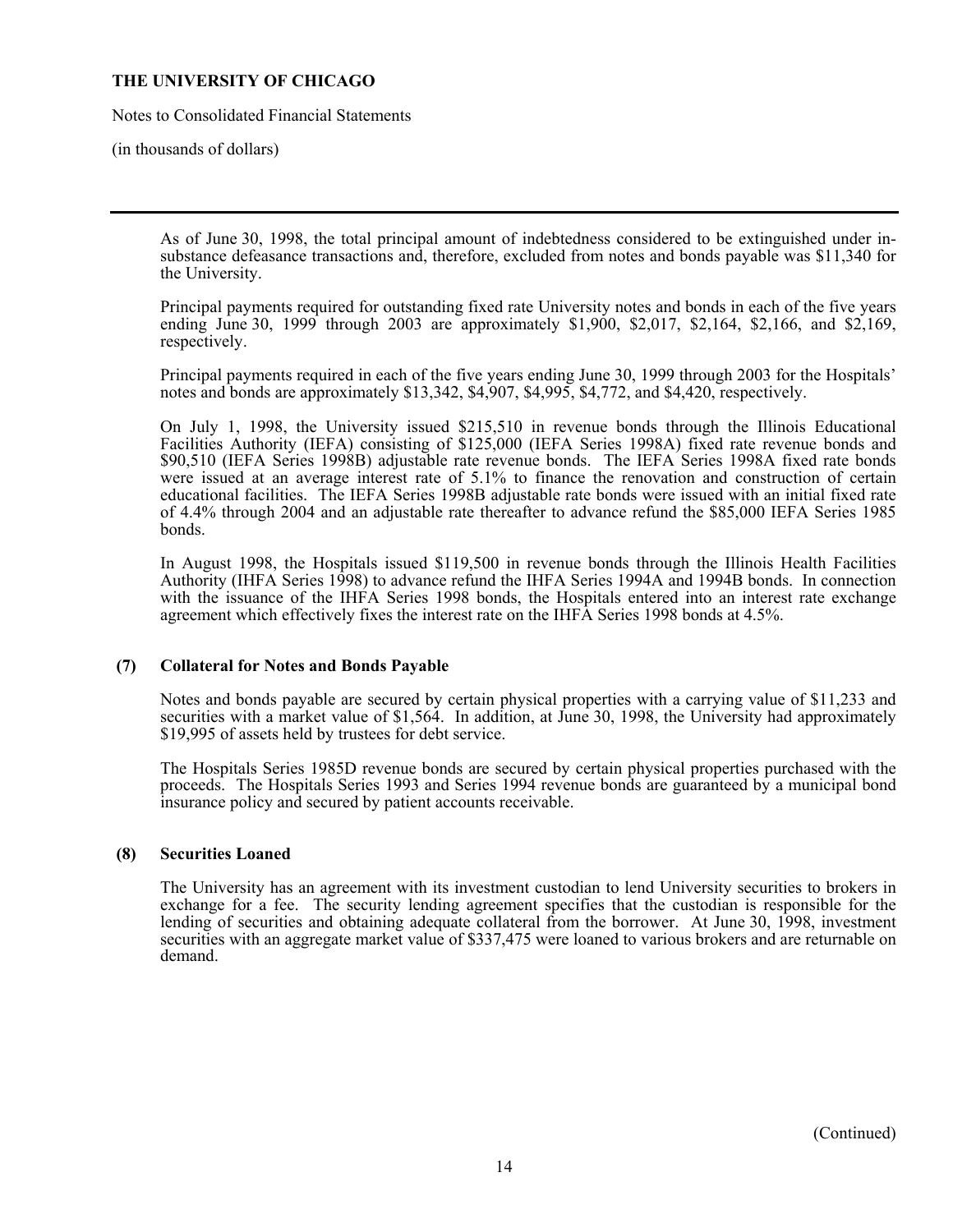Notes to Consolidated Financial Statements

(in thousands of dollars)

### **(9) Pledges**

 The present value of unconditional pledges receivable, net of an allowance for uncollectible amounts at June 30, 1998 and 1997 is shown below:

|                                                                                                                                                                                            |   | 1998                    |              | 1997                   |            |
|--------------------------------------------------------------------------------------------------------------------------------------------------------------------------------------------|---|-------------------------|--------------|------------------------|------------|
|                                                                                                                                                                                            |   | University              | Hospitals    | University             | Hospitals  |
| Unconditional promises (net of discount<br>of \$5,396 in 1998 and \$6,908 in 1997)<br>expected to be collected in:<br>Less than one year<br>One year to five years<br>More than five years |   | 16,731<br>23,118<br>249 | 569<br>1,941 | 17,945<br>25,856<br>29 | 145<br>260 |
|                                                                                                                                                                                            |   | 40,098                  | 2,510        | 43,830                 | 405        |
| Less allowance for uncollectible pledges                                                                                                                                                   |   | (3,891)                 |              | (4, 460)               |            |
| Total                                                                                                                                                                                      | S | 36,207                  | 2,510        | 39,370                 | 405        |

#### **(10) Self-insurance Liability**

 The University maintains a self-insurance program for medical malpractice liability. This program is supplemented with commercial excess insurance above the University's self-insurance retention, which, for the years ended June 30, 1998 and 1997, was \$4,000 per claim and \$19,000 in annual aggregate. The Hospitals are included under this insurance program and are charged for their portion of self-insurance costs. The University and Hospitals also maintain a self-insurance program for workers' compensation and certain other liability claims.

 Under the medical malpractice self-insurance program, the University makes annual contributions to a related trust fund at an actuarially determined rate that is intended to provide adequate funding of the selfinsurance liability over a period of years. Actual settlements of medical malpractice claims may be more or less than the liability estimated by the University.

 The medical malpractice self-insurance liability is the estimated present value of self-insured claims that will be settled in the future, and considers anticipated payout patterns as well as interest to be earned on available assets prior to payment. If the present value method was not used, the liability for medical malpractice self-insurance claims would be approximately \$22,000 higher than the amount recorded in the consolidated financial statements at June 30, 1998. The interest rate assumed in determining the present value was 6%.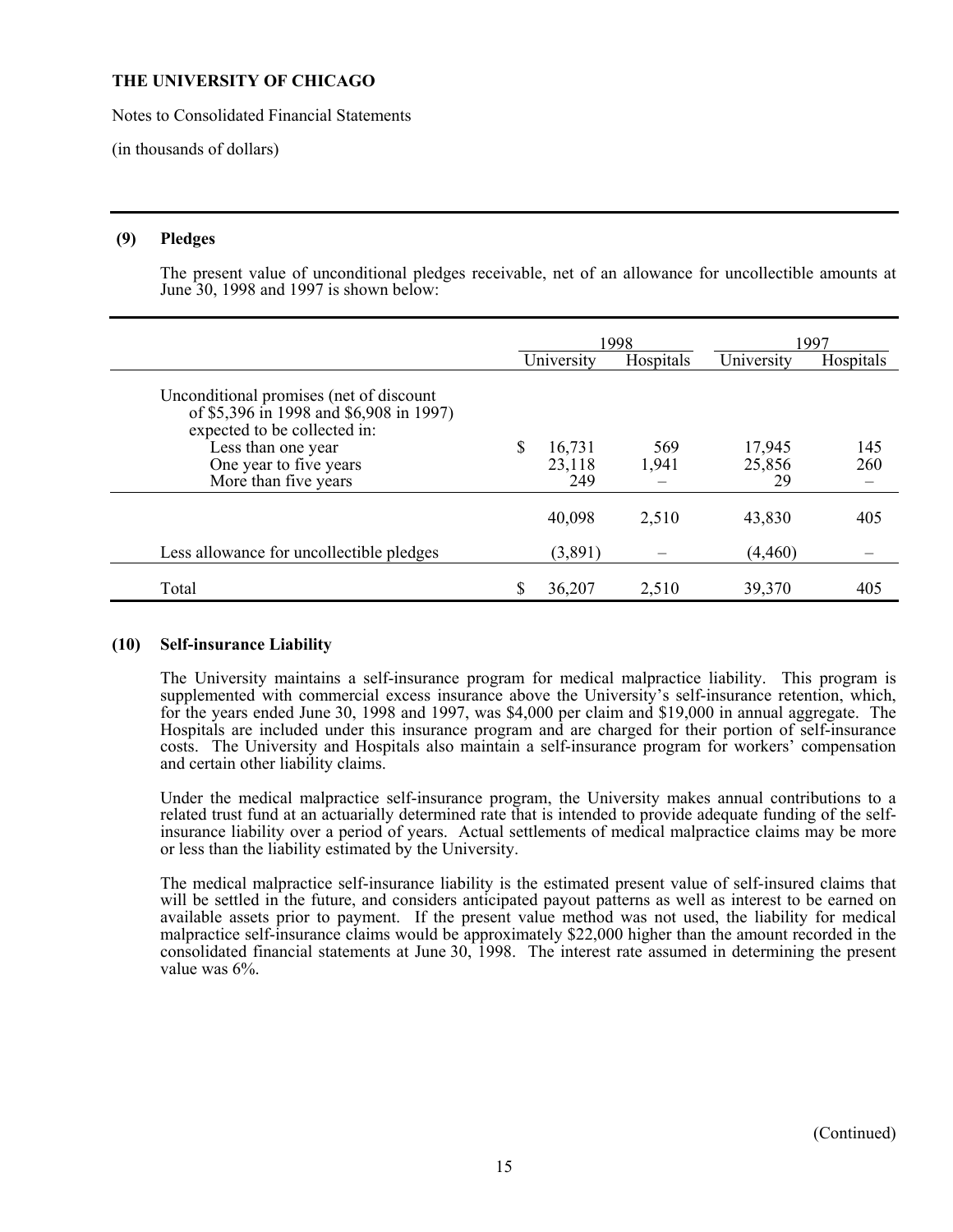Notes to Consolidated Financial Statements

(in thousands of dollars)

 In addition, the Hospitals maintains a separate professional self-insurance program for certain of its employees at Weiss Memorial Hospital. This program is supplemented with commercial excess insurance above a self-insurance retention of \$2,000 per claim and \$4,000 in annual aggregate. The liability for this self-insurance program is actuarially determined on a present value basis. If the present value method was not used, the liability for these claims would be approximately \$1,925 higher.

 The estimated liability for incurred malpractice, workers' compensation, and other claims (filed and unfiled) is presented below:

|                                                       |                          | 1998           |                          | 1997           |
|-------------------------------------------------------|--------------------------|----------------|--------------------------|----------------|
|                                                       | University               | Hospitals      | University               | Hospitals      |
| Medical malpractice<br>Workers' compensation<br>Other | 90,676<br>3,200<br>3,144 | 9,254<br>5,687 | 83,043<br>3,200<br>3,491 | 8,900<br>5,045 |
| Total                                                 | 97,020                   | 14,941         | 89,734                   | 13,945         |

#### **(11) Pension Plans**

 Substantially all personnel of the University participate in either the contributory pension plan for academic staff or the defined benefit and contribution pension plans for nonacademic personnel. The majority of Hospitals employees participate in the University's pension plan for nonacademic employees.

Pension cost (income) for fiscal years 1998 and 1997 is shown below:

|                                                                                              |   | 1998                        | 1997                       |
|----------------------------------------------------------------------------------------------|---|-----------------------------|----------------------------|
| Defined contribution plans:<br>Academic<br>Nonacademic<br>Defined benefit plan – nonacademic | S | 15,151<br>2,185<br>(7, 729) | 13,495<br>1,473<br>(5,093) |
| Total                                                                                        |   | 9,607                       | 9,875                      |

 Under the defined contribution plan for academic staff, the University and plan participants make annual contributions that accrue to the benefit of the plan participant at retirement.

 Under the defined benefit plan for nonacademic personnel, benefits are based on years of service and the employee's compensation during the last five years of employment. The University and Hospitals make annual contributions to the defined benefit plan at a rate necessary to maintain the plan on an actuarially sound basis. Under the defined contribution plan for nonacademic personnel, the University and plan participants make contributions that accrue to the benefit of the employee at retirement.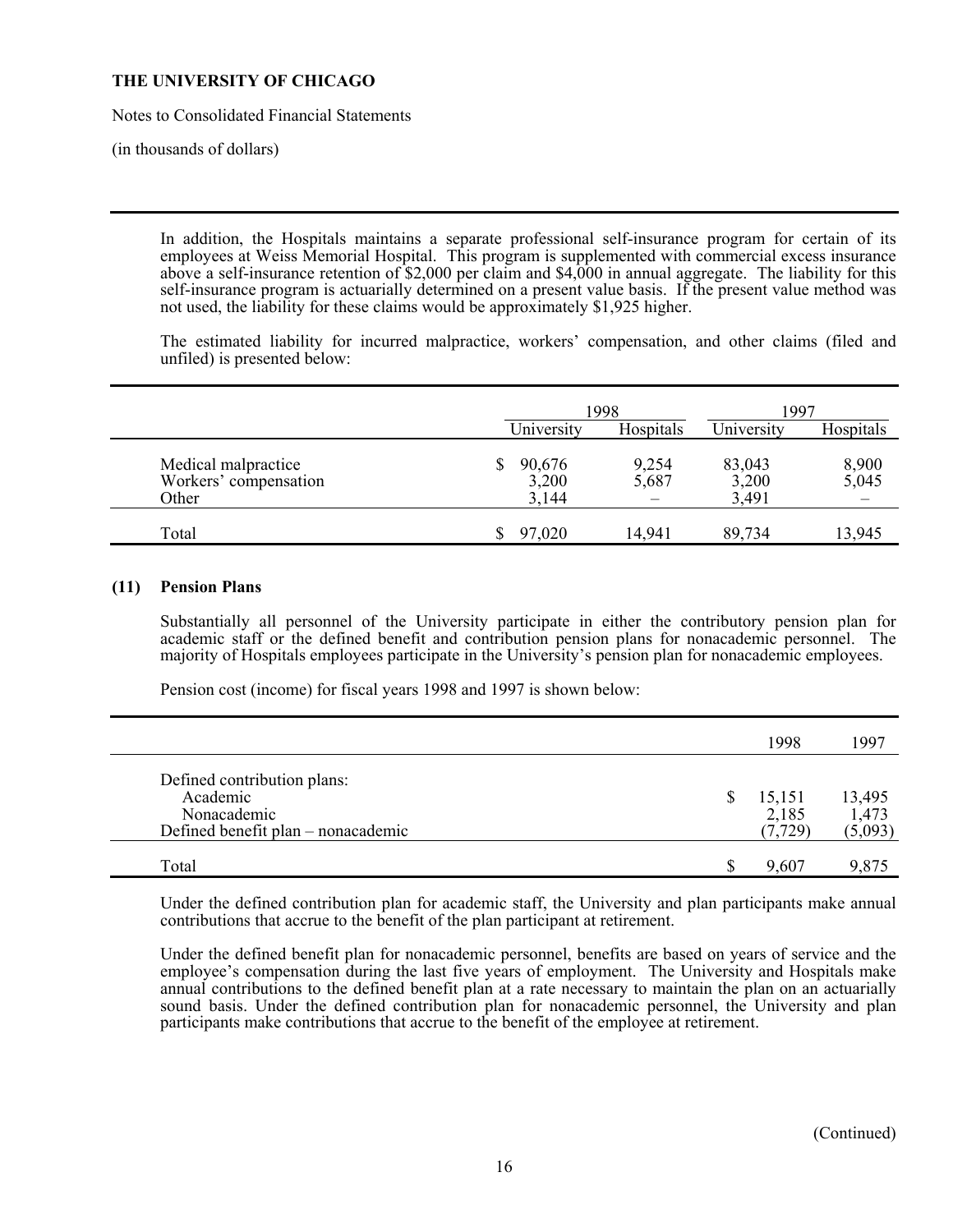Notes to Consolidated Financial Statements

(in thousands of dollars)

 The nonacademic defined benefit pension income for fiscal years 1998 and 1997 includes the components shown below:

|                                                                                                                                                                     | 1998                                   | 1997                                  |
|---------------------------------------------------------------------------------------------------------------------------------------------------------------------|----------------------------------------|---------------------------------------|
| Service cost – benefits earned during the period<br>Interest cost on projected benefit obligations<br>Actual return on plan assets<br>Net amortization and deferral | 8,250<br>12,666<br>(89, 014)<br>60,369 | 7,498<br>12,722<br>(31, 199)<br>5,886 |
| Net pension income                                                                                                                                                  |                                        | (5,093)                               |

The discount rates used in determining net pension income were 8.3% in 1998 and 7.8% in 1997.

 The funded status of the defined benefit pension plan for nonacademic personnel at March 31, 1998 and 1997, and amounts recognized in the University's consolidated balance sheets at June 30, 1998 and 1997, are shown below:

|                                                                          | 1998          | 1997      |
|--------------------------------------------------------------------------|---------------|-----------|
| Actuarial present value of benefit obligations as of March 31:           |               |           |
| Vested                                                                   | S.<br>157,961 | 133,788   |
| Nonvested                                                                | 2,560         | 1,726     |
|                                                                          |               |           |
| Accumulated benefit obligation                                           | 160,521       | 135,514   |
| Effect of projected future salary increases                              | 26,686        | 23,640    |
| Projected benefit obligation                                             | 187,207       | 159,154   |
| Plan assets at fair value                                                | 355,977       | 281,072   |
|                                                                          |               |           |
| Plan assets in excess of projected benefit obligation                    | 168,770       | 121,918   |
| Unrecognized gain                                                        | (126, 115)    | (84, 024) |
| Unrecognized prior service cost                                          | 10,147        | 11,394    |
| Unrecognized transition asset recognized over 13 years                   | (8, 428)      | (12, 644) |
|                                                                          |               |           |
| Prepaid pension expense recognized in the consolidated<br>balance sheets | 44,374        | 36,644    |
|                                                                          |               |           |

 Plan assets are managed through the Teachers Insurance and Annuity Association and College Retirement Equities Fund and consist primarily of equity securities and fixed income obligations.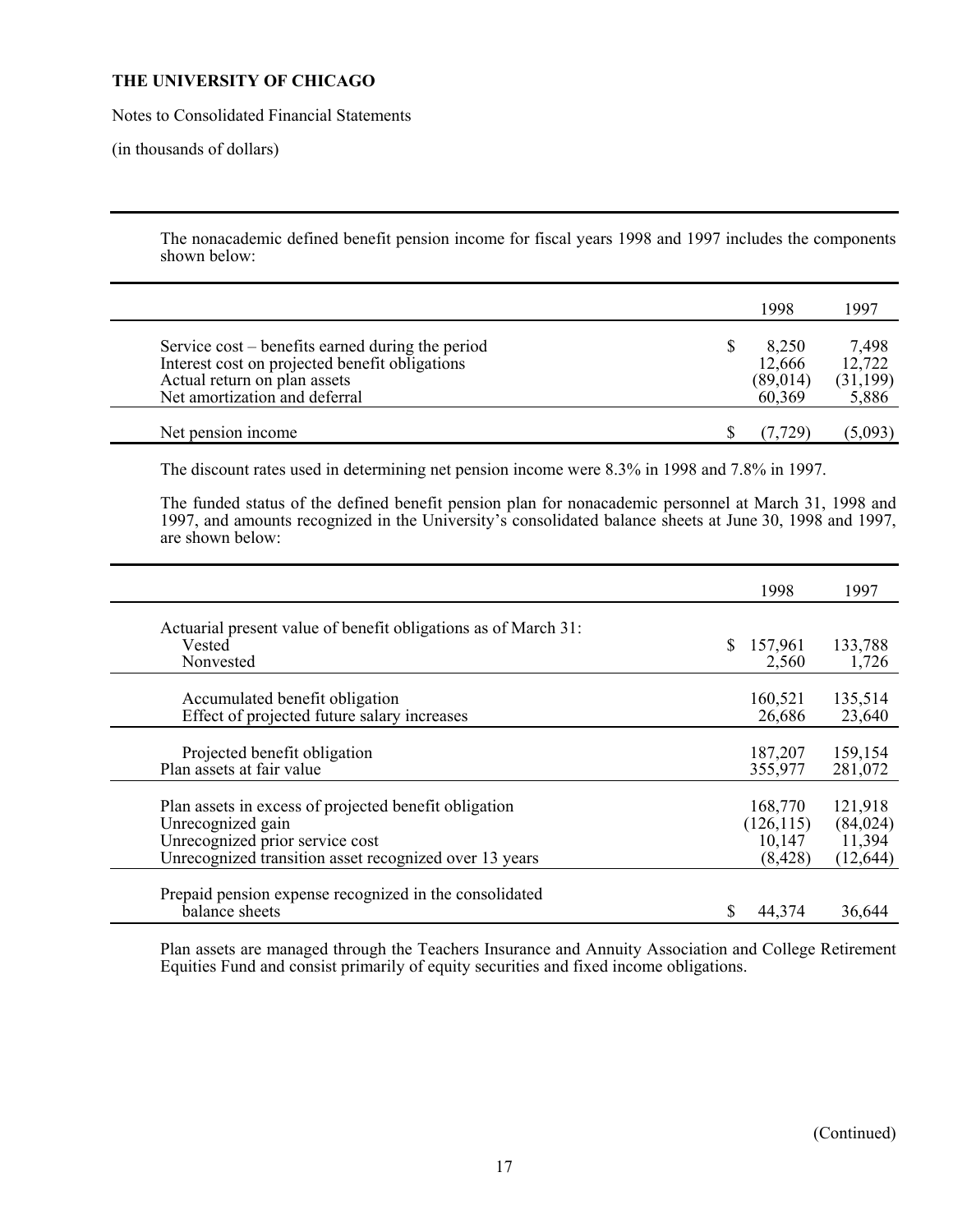Notes to Consolidated Financial Statements

(in thousands of dollars)

Actuarial assumptions used for the years ended March 31, 1998 and 1997 are shown below:

| -998    | 1997 |
|---------|------|
| $7.3\%$ | 4.0  |
|         |      |

 In addition, Weiss Memorial Hospital maintains a separate defined benefit pension plan for certain of its employees. Assets of this plan approximated \$32,300 and \$27,300 at June 30, 1998 and 1997, and compared with the related projected benefit obligations of \$34,300 and \$27,200 for those years, respectively.

## **(12) Postretirement Benefits**

 In addition to providing pension benefits, the University provides certain health care benefits for retired employees. All Medicare eligible tenured faculty who elect to participate in the University Faculty Retirement Incentive Program receive supplemental health insurance at no cost for themselves and their spouses. All other academic and nonacademic employees are entitled to supplemental health insurance coverage subject to deductibles, copayment provisions, and other limitations.

Periodic postretirement benefit cost for fiscal years 1998 and 1997 includes the following components:

|                                                                                                                                                 | 1998                             | 1997                |
|-------------------------------------------------------------------------------------------------------------------------------------------------|----------------------------------|---------------------|
| Service cost<br>Interest cost on accumulated postretirement benefit obligation<br>Actual return on plan assets<br>Net amortization and deferral | 746<br>2,081<br>(1,669)<br>2,087 | 766<br>1,777<br>832 |
| Total periodic postretirement benefit cost                                                                                                      | $\frac{1}{2}$ 3.245              | 3,375               |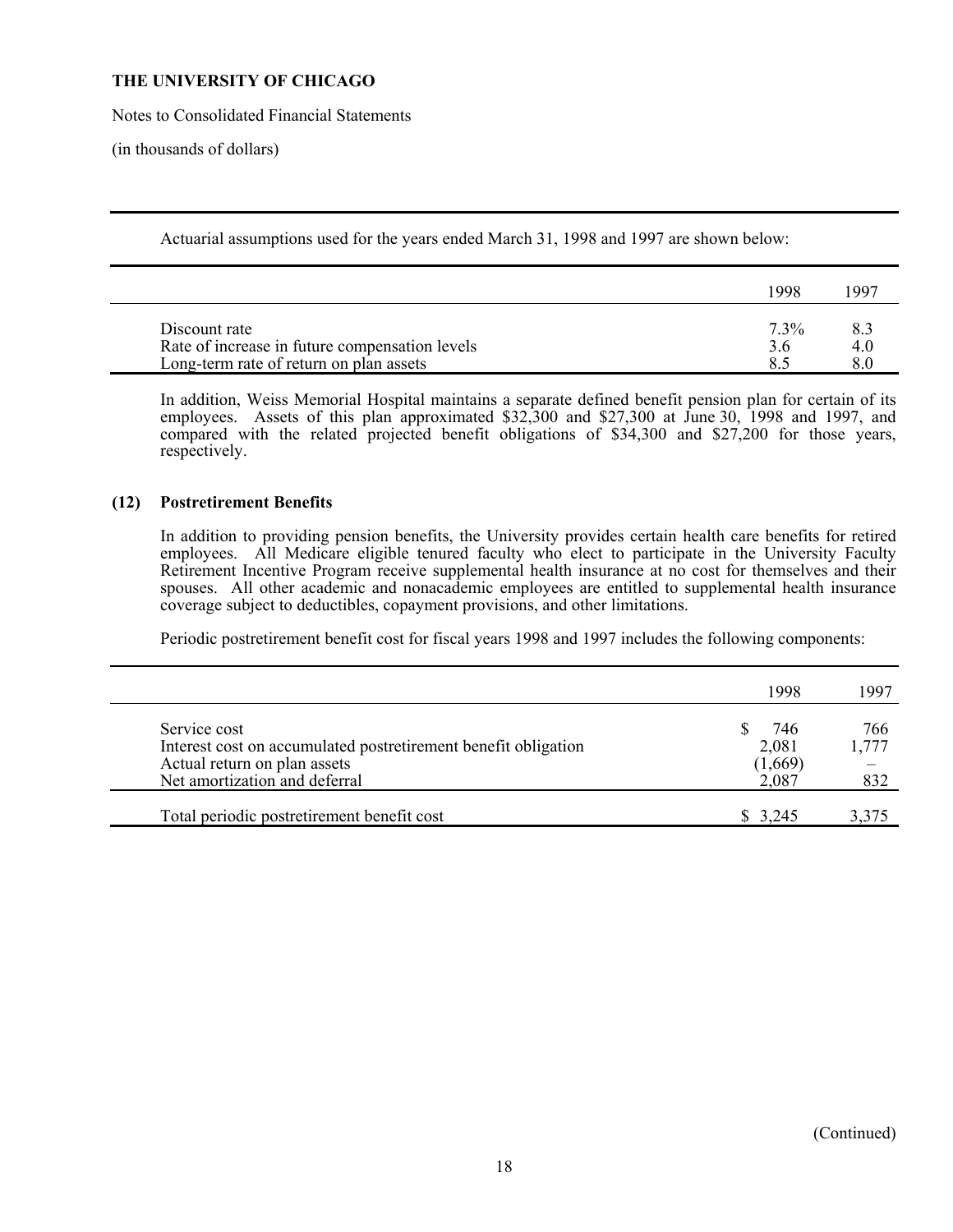Notes to Consolidated Financial Statements

(in thousands of dollars)

 The financial status of the postretirement benefit plan and amounts recognized in the University's consolidated balance sheets at June 30, 1998 and 1997 are shown below:

|                                                                                                                                                   |   | 1998                    | 1997                         |
|---------------------------------------------------------------------------------------------------------------------------------------------------|---|-------------------------|------------------------------|
| Accumulated postretirement benefit obligation:<br>Retirees<br>Fully eligible active employees                                                     | S | 13,561<br>7,412         | 12,515<br>6,321              |
| Active employees not yet eligible                                                                                                                 |   | 9,082                   | 7,054                        |
| Accumulated postretirement benefit obligation                                                                                                     |   | 30,055                  | 25,890                       |
| Plan assets at fair value                                                                                                                         |   | 10,721                  |                              |
| Accumulated postretirement benefit obligation<br>in excess of plan assets                                                                         |   | 19,334                  | 25,890                       |
| Unrecognized prior service cost<br>Unrecognized prior period actuarial gain (loss)<br>Unrecognized transition obligation recognized over 20 years |   | 2,124<br>45<br>(11,992) | 2,317<br>(7,760)<br>(12,791) |
| Accrued postretirement benefit cost recognized in the<br>consolidated balance sheets                                                              | S | 9,511                   | 7,656                        |

 Actuarial assumptions used in determining the accumulated postretirement benefit obligation as of June 30, 1998 and 1997 are shown below:

|                                                            | 1998      | 1997      |
|------------------------------------------------------------|-----------|-----------|
| Discount rate                                              | $7.3\%$   |           |
| Health care cost trend rates:                              |           |           |
| Through fiscal year 2001<br>Fiscal years 2001 through 2008 | 75<br>4.5 | 75<br>4.5 |
| Fiscal year 2009 and later                                 |           |           |

 If the health care cost trend rate assumptions were increased by 1%, the accumulated postretirement benefit obligation as of June 30, 1998 would increase by \$3,224, and the sum of the service and interest cost components of the periodic postretirement benefit cost for the fiscal year then ended would increase by  $$56\overline{7}$ .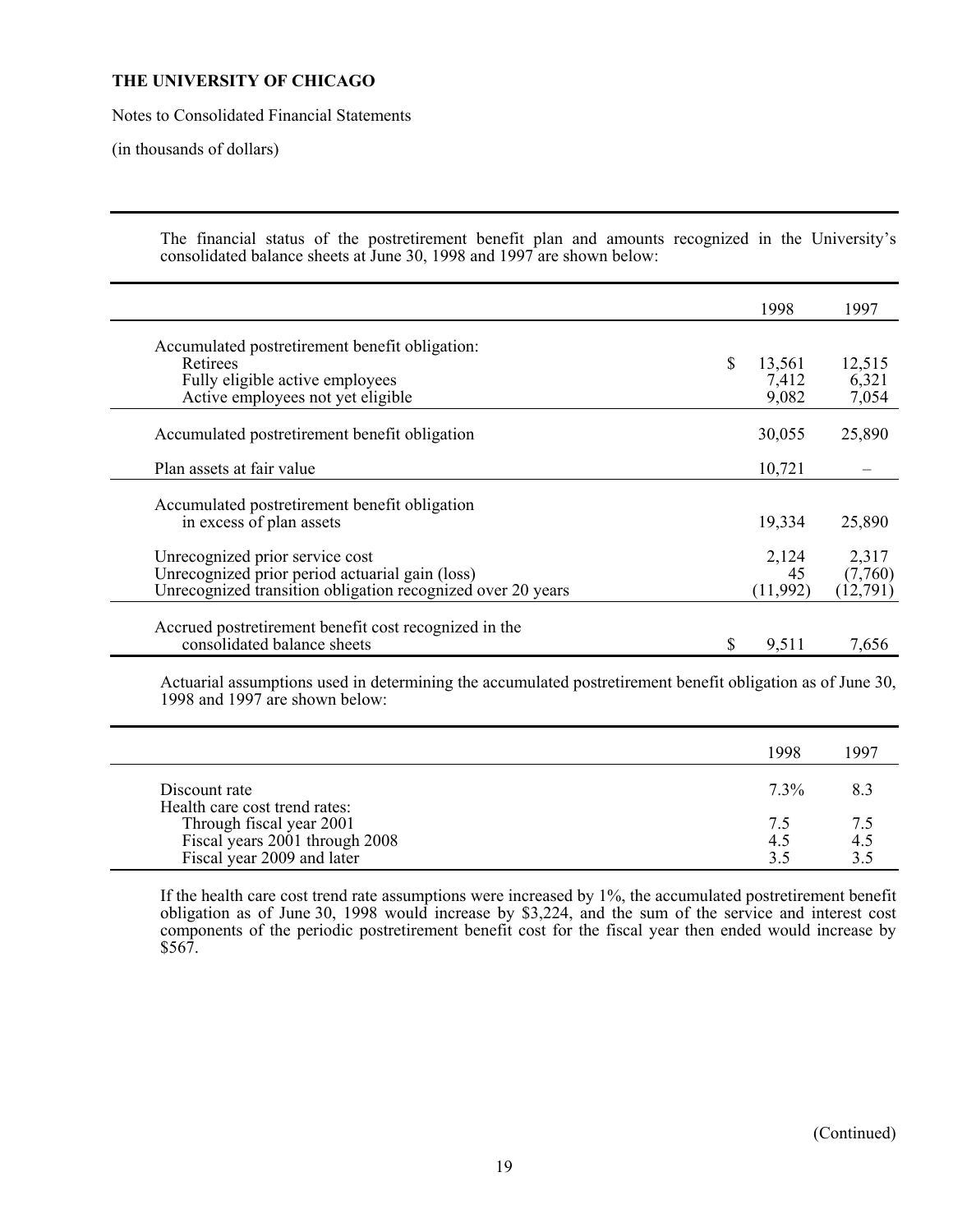Notes to Consolidated Financial Statements

(in thousands of dollars)

## **(13) Functional Classification of Expenses**

Expenses by functional classification for the years ended June 30, 1998 and 1997 are shown below:

|                                             |    | 1998      | 1997      |
|---------------------------------------------|----|-----------|-----------|
| University:                                 |    |           |           |
| Academic and research:                      |    |           |           |
| Instruction                                 | \$ | 379,823   | 342,680   |
| Research                                    |    | 110,484   | 105,440   |
| Auxiliary enterprises                       |    | 95,436    | 93,418    |
| Library                                     |    | 13,404    | 13,167    |
| Student services                            |    | 23,009    | 16,927    |
| Operation and maintenance of physical plant |    | 58,009    | 61,860    |
| Depreciation                                |    | 37,191    | 37,323    |
| Interest on notes and bonds                 |    | 14,701    | 13,371    |
| Total academic and research                 |    | 732,057   | 684,186   |
|                                             |    |           |           |
| Administration:                             |    |           |           |
| Institutional support                       |    | 38,218    | 46,795    |
| Operation and maintenance of physical plant |    | 2,346     | 2,242     |
| Depreciation                                |    | 2,578     | 1,860     |
| Interest on notes and bonds                 |    | 179       | 344       |
| Total administration                        |    | 43,321    | 51,241    |
|                                             |    |           |           |
| <b>Total University</b>                     |    | 775,378   | 735,427   |
| Hospitals – hospital services               |    | 703,868   | 603,466   |
| Total                                       | S. | 1,479,246 | 1,338,893 |

 The University's primary program services are instruction and research. Expenses reported as auxiliary enterprises, library, and student services are incurred in support of these primary program activities.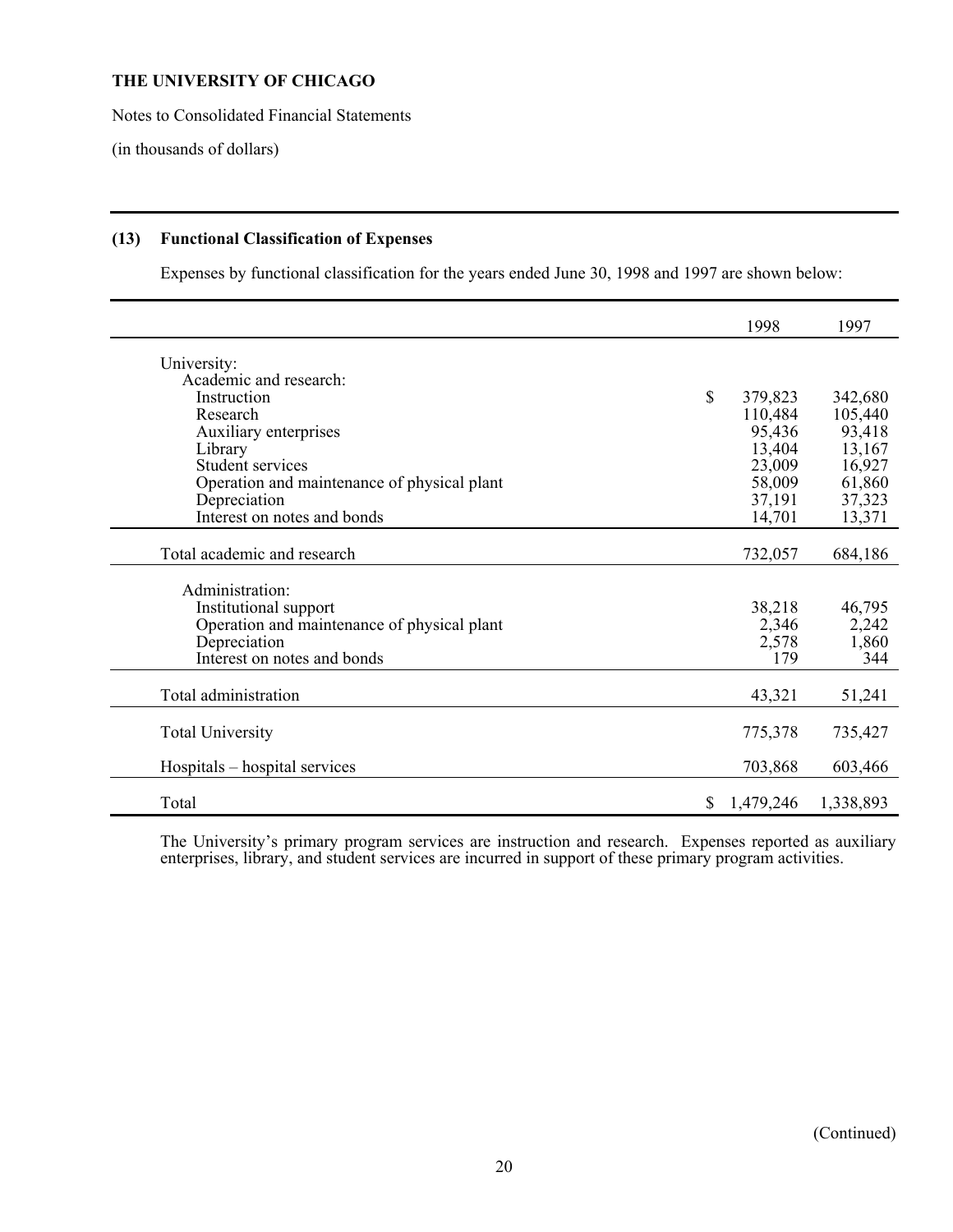Notes to Combined Financial Statements

(in thousands of dollars)

#### **(14) Affiliated Organizations**

The University has an ongoing relationship with the National Opinion Research Center (NORC) and The Baptist Theological Union (BTU). Consolidation of these financially interrelated not-for-profit Consolidation of these financially interrelated not-for-profit organizations is not required because the University does not have both control and an economic interest. A summary description of these organizations follows:

- NORC is a not-for-profit organization that conducts research in the public interest primarily for various federal agencies. The majority of NORC's Board of Trustees are faculty members or officers of the University. Program related revenues for the years ended December 31, 1998 and 1997 were \$58,444 and \$50,046, respectively. Unrestricted net assets at December 31, 1998 and 1997 were \$6,458 and \$4,927, respectively.
- BTU is a not-for-profit organization that distributes its earnings on endowment assets to the University's Divinity School. No University faculty or officers are members of the BTU Board of Trustees. During the fiscal years ended June 30, 1998 and 1997, BTU distributed \$3,428 and \$3,238 to the University's Divinity School, respectively. The market value of the BTU endowment at June 30, 1998 and 1997 was \$42,822 and \$37,854, respectively.

 In addition, the University operates the Argonne National Laboratory under a contract with the U.S. Department of Energy, which provides for the payment of a fixed management allowance and an additional fee based on performance judged against established measures. The expenditures under this contract and the related reimbursements of \$490,300 in fiscal year 1998 and \$524,285 in fiscal year 1997 are not included in the consolidated statements of activities. Also, net assets relating to Argonne National Laboratory are owned by the United States government and, therefore, are not included in the consolidated balance sheets.

#### **(15) Contingencies**

 Various lawsuits, claims, and other contingent liabilities arise in the ordinary course of the University's education, research, and health care activities. In the opinion of management, all such matters have been adequately provided for, are without merit, or are of such kind that if disposed of unfavorably, would not have a material adverse effect on the financial position of the University.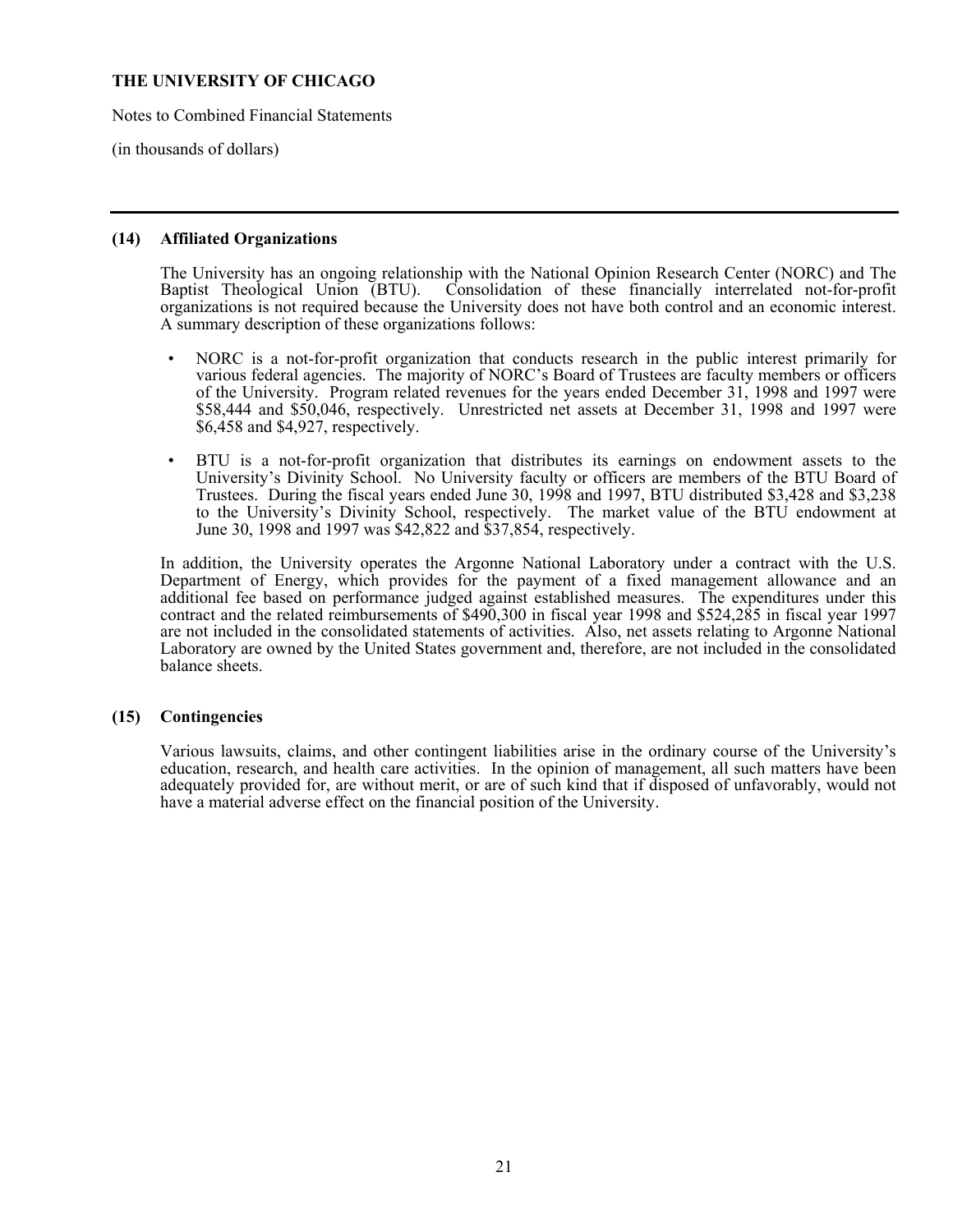Statement of Activities Information – University

Years ended June 30, 1998 and 1997

(in thousands of dollars)

|                                            |              | 1998      | 1997      |
|--------------------------------------------|--------------|-----------|-----------|
| Changes in unrestricted net assets:        |              |           |           |
| Operating:                                 |              |           |           |
| Revenues:                                  |              |           |           |
| Tuition and fees $-$ gross                 | $\mathbb{S}$ | 253,005   | 239,771   |
| Less:                                      |              |           |           |
| Undergraduate student aid                  |              | (32, 554) | (29,622)  |
| Graduate student aid                       |              | (70, 484) | (71, 654) |
| Tuition and fees – net                     |              | 149,967   | 138,495   |
| Government grants and contracts            |              | 167,430   | 160,347   |
| Private gifts, grants, and contracts       |              | 79,740    | 67,365    |
| Endowment payout                           |              | 71,583    | 65,756    |
| Earnings on other investments              |              | 12,808    | 13,536    |
| Patient care                               |              | 121,633   | 128,670   |
| Auxiliaries                                |              | 115,827   | 111,103   |
| Other income                               |              | 70,030    | 62,263    |
| Total operating revenues                   |              | 789,018   | 747,535   |
|                                            |              |           |           |
| Expenses:                                  |              |           |           |
| Compensation:<br>Academic salaries         |              | 232,808   | 219,688   |
| <b>Staff salaries</b>                      |              | 181,121   | 169,107   |
| <b>Benefits</b>                            |              | 80,423    | 79,049    |
|                                            |              |           |           |
| Total compensation                         |              | 494,352   | 467,844   |
| Other operating expenses:                  |              |           |           |
| Utilities, alterations, and repairs        |              | 22,713    | 23,291    |
| Depreciation                               |              | 39,769    | 39,183    |
| Interest                                   |              | 14,879    | 13,715    |
| Supplies and services                      |              | 196,099   | 179,599   |
| Insurance                                  |              | 7,566     | 11,347    |
| Total other operating expenses             |              | 281,026   | 267,135   |
|                                            |              |           |           |
| Total operating expenses                   |              | 775,378   | 734,979   |
| Excess of operating revenues over expenses | \$           | 13,640    | 12,556    |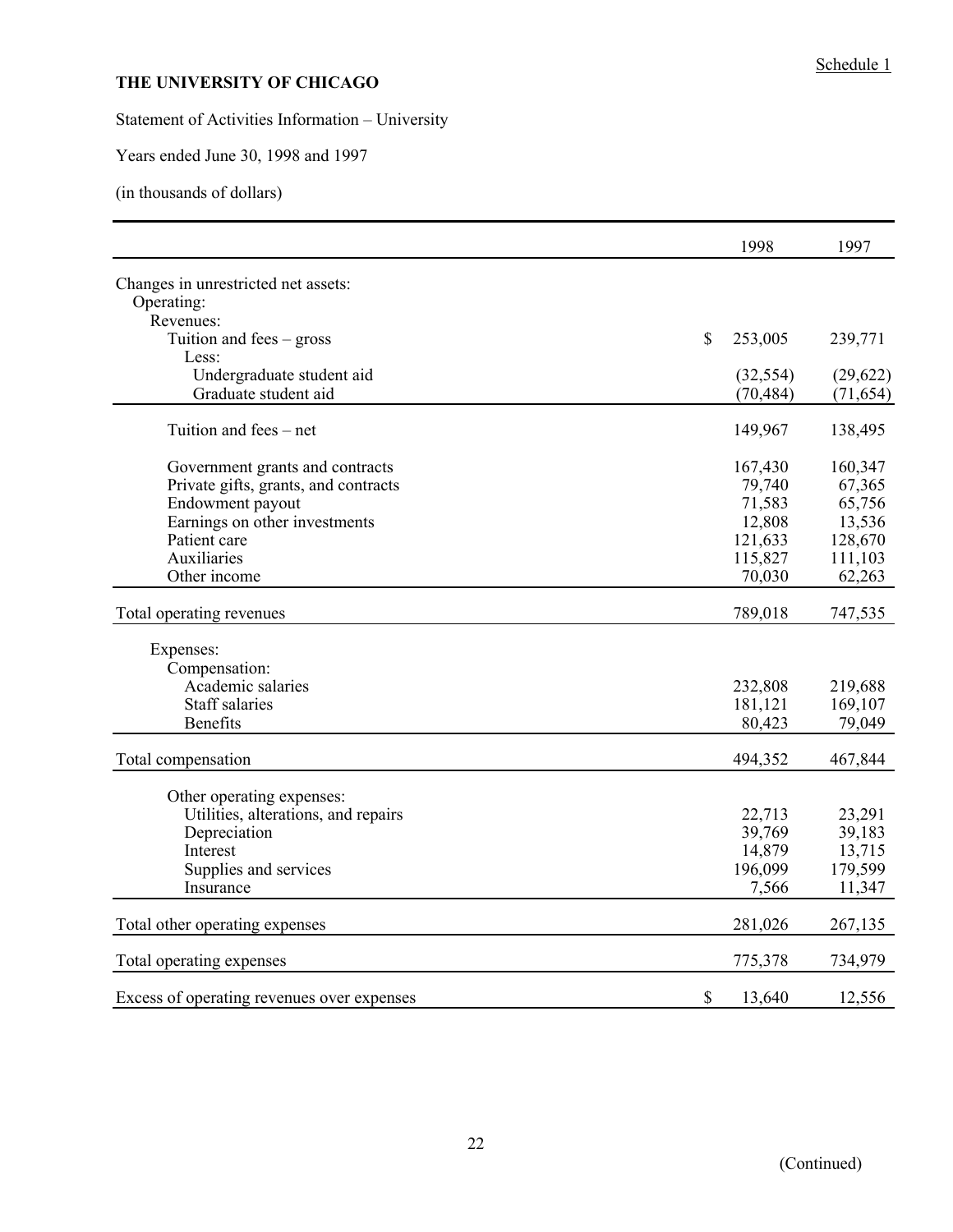## Statement of Activities Information – University

(in thousands of dollars)

|                                                                                                                 | 1998                                       | 1997                                       |
|-----------------------------------------------------------------------------------------------------------------|--------------------------------------------|--------------------------------------------|
| Changes in unrestricted net assets:<br>(continued from page 22)                                                 |                                            |                                            |
| Nonoperating:<br>Gifts and grants for buildings and equipment<br>Endowment payout<br>Investment gains<br>Other  | $\mathbb{S}$<br>6,653<br>262,784<br>14,104 | 3,410<br>96<br>132<br>286,937<br>32,955    |
| Change in unrestricted net assets from<br>nonoperating activities                                               | 283,637                                    | 323,434                                    |
| Increase in unrestricted net assets                                                                             | 297,277                                    | 335,990                                    |
| Changes in temporarily restricted net assets:<br>Private gifts<br>Endowment payout<br>Investment gains<br>Other | 13,173<br>2,122<br>(14, 737)               | 11,081<br>57<br>2,273<br>(48,087)          |
| Increase (decrease) in temporarily restricted net assets                                                        |                                            | 615<br>(34, 733)                           |
| Changes in permanently restricted net assets:<br>Private gifts<br>Endowment payout<br>Investment gains<br>Other | 33,191<br>1,025<br>13,870                  | 39,415<br>921<br>11,305<br>(528)<br>21,031 |
| Increase in permanently restricted net assets                                                                   | 47,558                                     | 72,672                                     |
| Increase in net assets                                                                                          | 345,450                                    | 373,929                                    |
| Net assets at beginning of year                                                                                 | 2,507,008                                  | 2,133,079                                  |
| Net assets at end of year                                                                                       | \$2,852,458                                | 2,507,008                                  |

See accompanying independent auditors' report.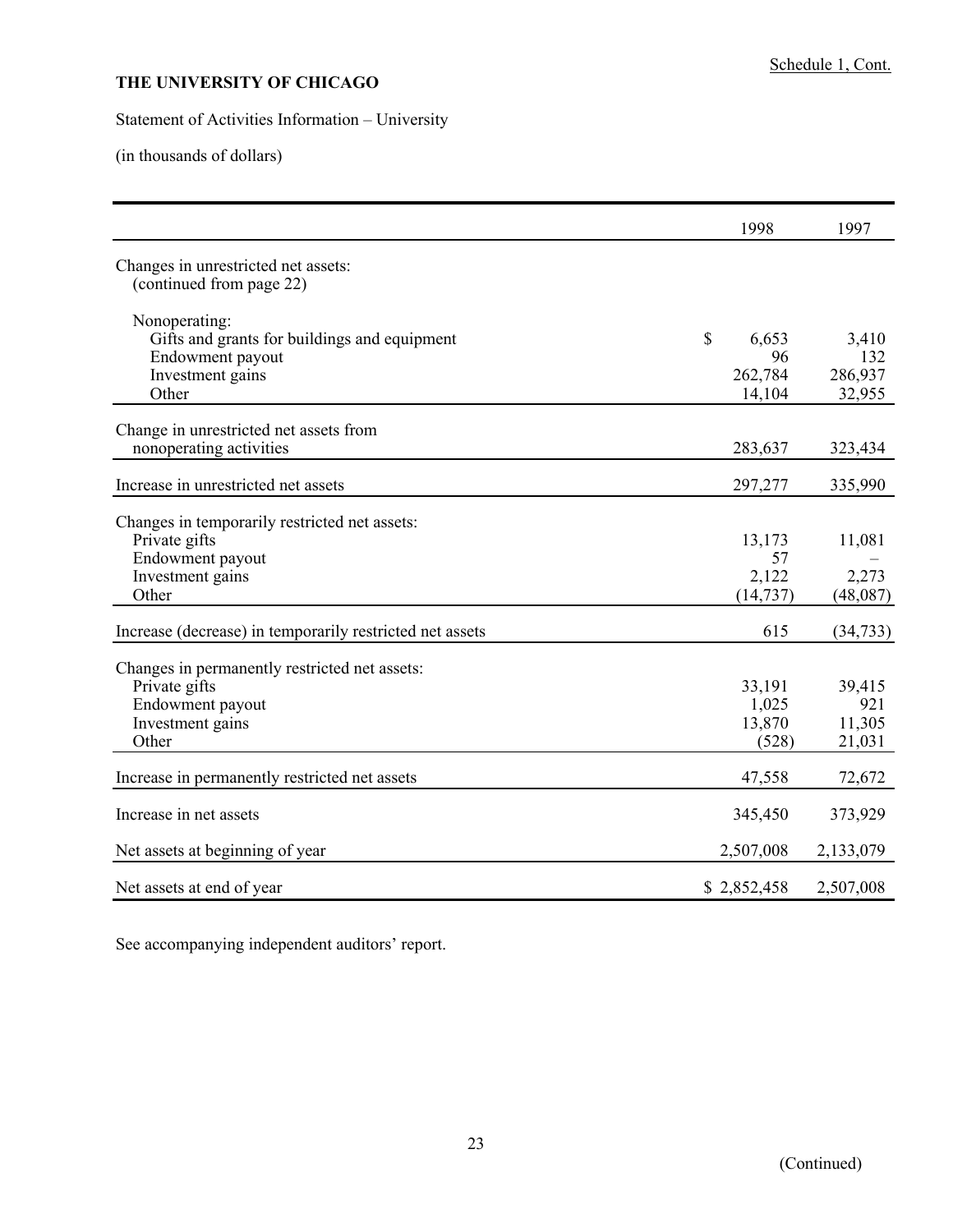# Balance Sheet Information – University

June 30, 1998 and 1997

(in thousands of dollars)

| <b>Assets</b>                            | 1998                   | 1997      |
|------------------------------------------|------------------------|-----------|
| Cash and cash equivalents                | $\mathbb{S}$<br>93,939 | 115,269   |
| Notes and accounts receivable            | 166,980                | 141,596   |
| Inventories                              | 9,157                  | 9,086     |
| Prepaid expenses and other assets        | 68,627                 | 53,011    |
| Pledges receivable                       | 36,207                 | 39,370    |
| Investments, at market                   | 2,635,261              | 2,278,860 |
| Land, buildings, equipment, and books    | 498,347                | 465,805   |
| Total assets                             | \$3,508,518            | 3,102,997 |
| <b>Liabilities and Net Assets</b>        |                        |           |
| Liabilities:                             |                        |           |
| Accounts payable and accrued expenses    | 101,112                | 91,842    |
| Deferred revenue                         | 59,445                 | 49,595    |
| Assets held in custody for others        | 48,462                 | 48,003    |
| Self-insurance liability                 | 97,020                 | 89,734    |
| Notes and bonds payable                  | 313,972                | 281,435   |
| Refundable U.S. government student loans | 36,049                 | 35,380    |
| <b>Total liabilities</b>                 | 656,060                | 595,989   |
| Net assets:                              |                        |           |
| Unrestricted                             | 2,294,310              | 1,997,033 |
| Temporarily restricted                   | 66,916                 | 66,301    |
| Permanently restricted                   | 491,232                | 443,674   |
|                                          |                        |           |
| Total net assets                         | 2,852,458              | 2,507,008 |
| Total liabilities and net assets         | \$3,508,518            | 3,102,997 |

See accompanying independent auditors' report.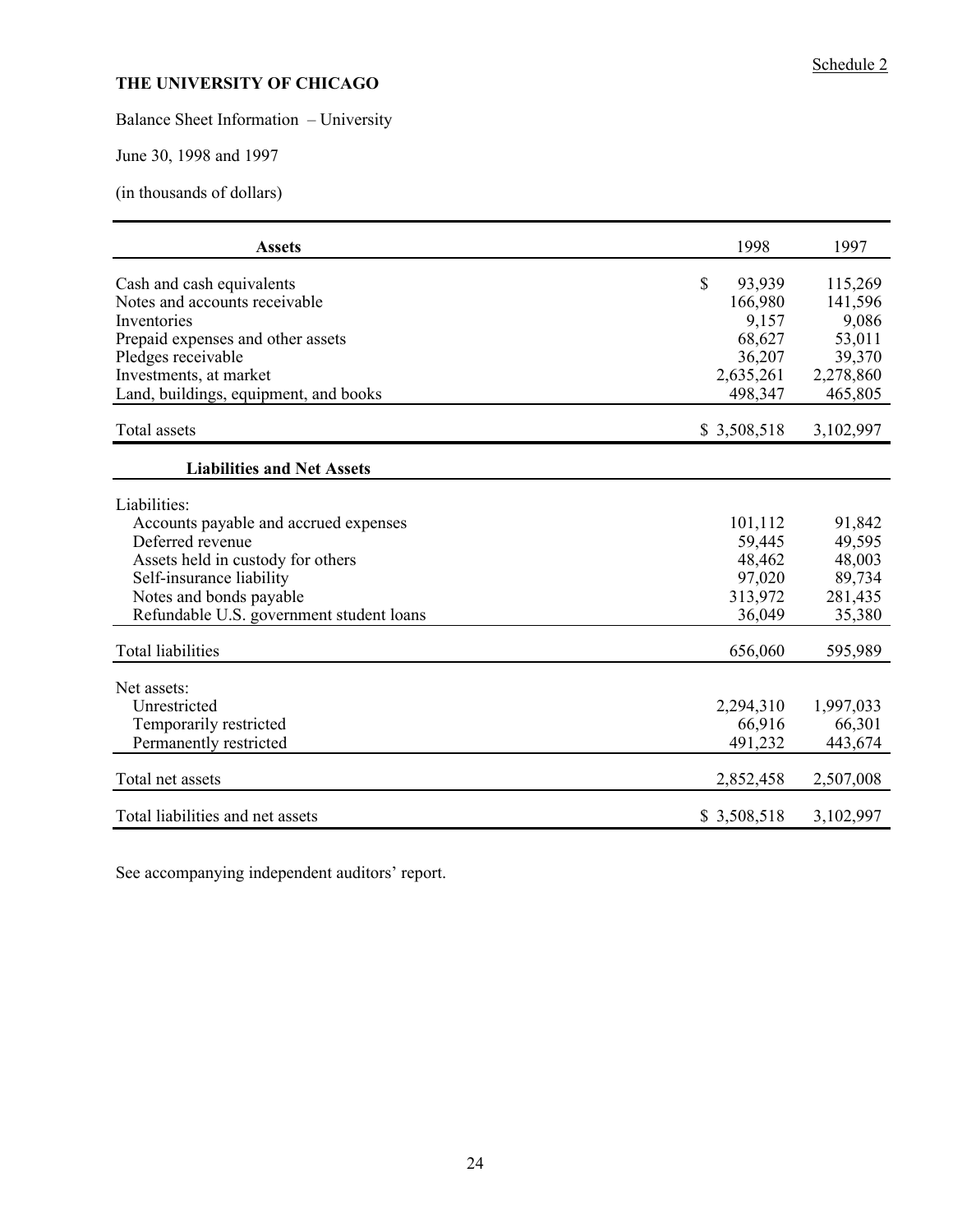

303 East Wacker Drive Chicago, IL 60601

### **Independent Auditors' Report**

The Board of Trustees The University of Chicago:

We have audited the accompanying consolidated balance sheets of The University of Chicago as of June 30, 1998 and 1997, and the related consolidated statements of activities and cash flows for the years then ended. These consolidated financial statements are the responsibility of the University's management. Our responsibility is to express an opinion on these consolidated financial statements based on our audits. We did not audit the financial statements of The University of Chicago Hospitals, which statements reflect total assets constituting 21 percent and 23 percent and total increase in net assets constituting 1 percent and 15 percent of the related consolidated totals in 1998 and 1997, respectively. Those statements were audited by other auditors, whose reports have been furnished to us, and our opinion, insofar as it relates to the amounts included for The University of Chicago Hospitals, is based solely on the reports of such auditors.

We conducted our audits in accordance with generally accepted auditing standards and the standards applicable to financial audits contained in *Government Auditing Standards*, issued by the Comptroller General of the United States. Those standards require that we plan and perform the audit to obtain reasonable assurance about whether the financial statements are free of material misstatement. An audit includes examining, on a test basis, evidence supporting the amounts and disclosures in the financial statements. An audit also includes assessing the accounting principles used and significant estimates made by management, as well as evaluating the overall financial statement presentation. We believe that our audits and the reports of the other auditors provide a reasonable basis for our opinion.

In our opinion, based on our audits and the reports of the other auditors, the consolidated financial statements referred to above present fairly, in all material respects, the financial position of The University of Chicago as of June 30, 1998 and 1997, and the change in its net assets and its cash flows for the years then ended in conformity with generally accepted accounting principles.

Our audits were made for the purpose of forming an opinion on the basic consolidated financial statements taken as a whole. The supplementary information included in Schedules 1 and 2 is presented for purposes of additional analysis and is not a required part of the basic consolidated financial statements. Such information has been subjected to the auditing procedures applied in the audits of the basic consolidated financial statements and, in our opinion, is fairly stated in all material respects in relation to the basic consolidated financial statements taken as a whole.

 In accordance with *Government Auditing Standards*, we have also issued a report dated September 30, 1998, on our consideration of the University's internal control over financial reporting and out tests of its compliance with laws and regulations.



September 30, 1998